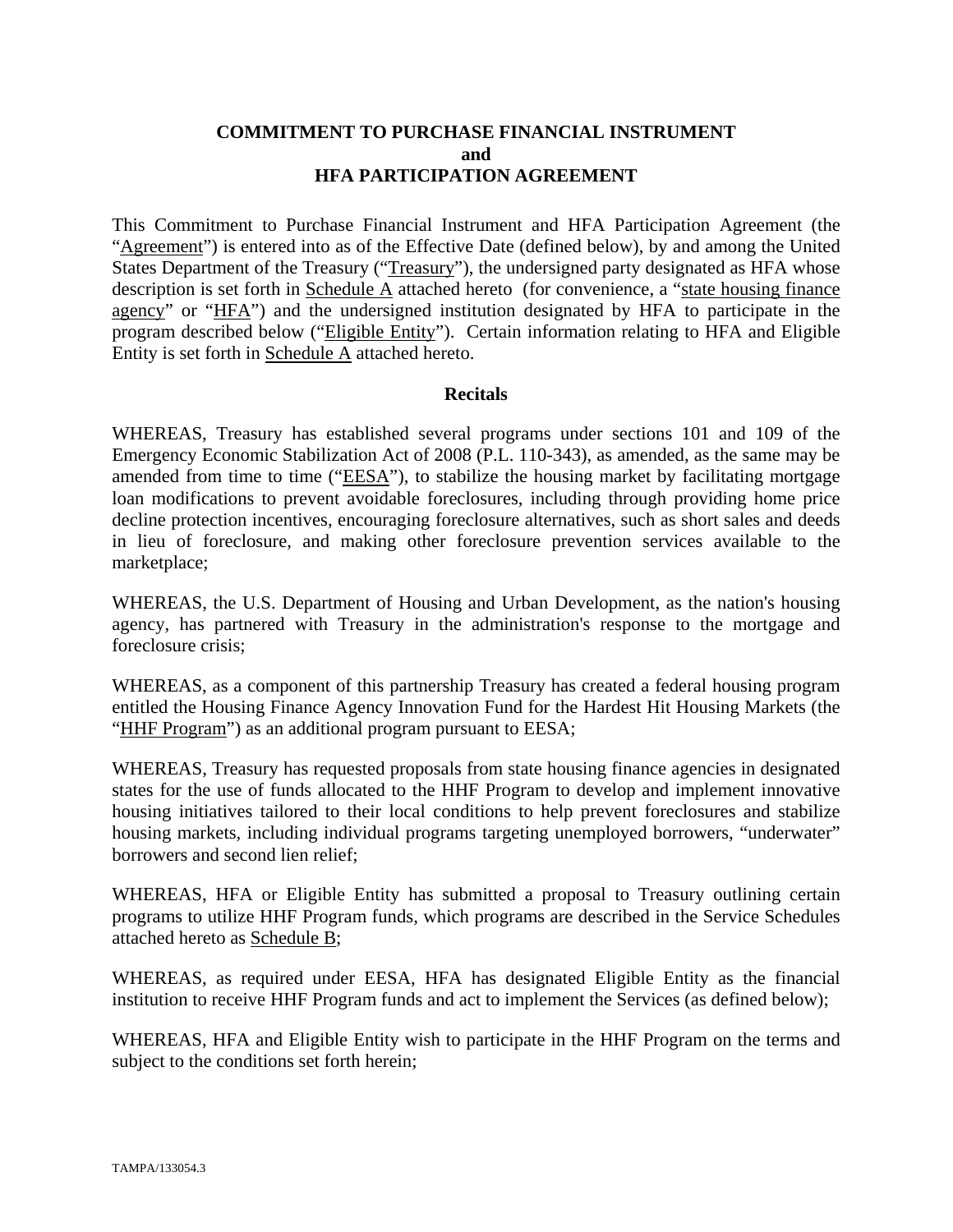Accordingly, in consideration of the representations, warranties, and mutual agreements set forth herein and for other good and valuable consideration, the receipt and sufficiency of which are hereby acknowledged, Treasury, HFA and Eligible Entity agree as follows.

#### **Agreement**

#### **1. Services**

A. Eligible Entity shall (i) contemporaneously with the execution and delivery of this Agreement, deliver a fully executed Financial Instrument (the "Financial Instrument") to Treasury evidencing its obligations under this Agreement, in the form attached hereto as Exhibit  $\overline{A}$ ; (ii) perform the duties and obligations set forth in this Agreement and the Financial Instrument; and (iii) provide and perform (or engage qualified vendors to provide and perform) the Services described in the Service Schedules (as defined below).

B. Contemporaneously with the execution and delivery of this Agreement, HFA and Eligible Entity shall deliver to Treasury multiple schedules (each a "Service Schedule" and together, the "Service Schedules") describing the services (the "Services") to be performed by Eligible Entity under the HHF Program. The Service Schedules will be numbered sequentially as Service Schedule B-1, Service Schedule B-2, et seq., and are referenced herein, collectively, as Schedule B.

C. Contemporaneously with the execution and delivery of this Agreement, HFA and Eligible Entity shall also deliver to Treasury a budget detailing the administrative expenses necessary to carry out the Services (the "Permitted Expenses"). The budget detailing the Permitted Expenses is attached hereto as Schedule C. Neither HFA nor Eligible Entity shall expend HHF Program funds for administrative expenses in excess of the total amount of the Permitted Expenses (reasonable variances between line items being permitted) without the prior consent of Treasury, which may be withheld in Treasury's sole discretion. Additionally, all administrative expenses paid with HHF Program funds shall be accounted for and are subject to OMB Circular A-87 (revised 5/4/95, as further amended 8/29/97), which can be found at http://www.whitehouse.gov/omb/rewrite/circulars/a087/a087-all.html.

#### **2. Representations, Warranties and Covenants**

A. **HFA and Eligible Entity.** HFA and Eligible Entity, each for themselves, make the following representations, warranties and covenants to Treasury and the truth and accuracy of such representations and warranties and compliance with and performance of such covenants are continuing obligations of HFA and Eligible Entity, each as to itself. In the event that any of the representations or warranties made herein cease to be true and correct or HFA or Eligible Entity breaches any of its covenants made herein, HFA or Eligible Entity, as the case may be, agrees to notify Treasury immediately and the same shall constitute an Event of Default hereunder.

(1) HFA and Eligible Entity each represent and warrant that it is in compliance with, and covenants that all Services will be performed in compliance with, EESA and all Federal, state and local laws, regulations, regulatory guidance, statutes, ordinances, codes and requirements, applicable to the provision of the Services by HFA and Eligible Entity,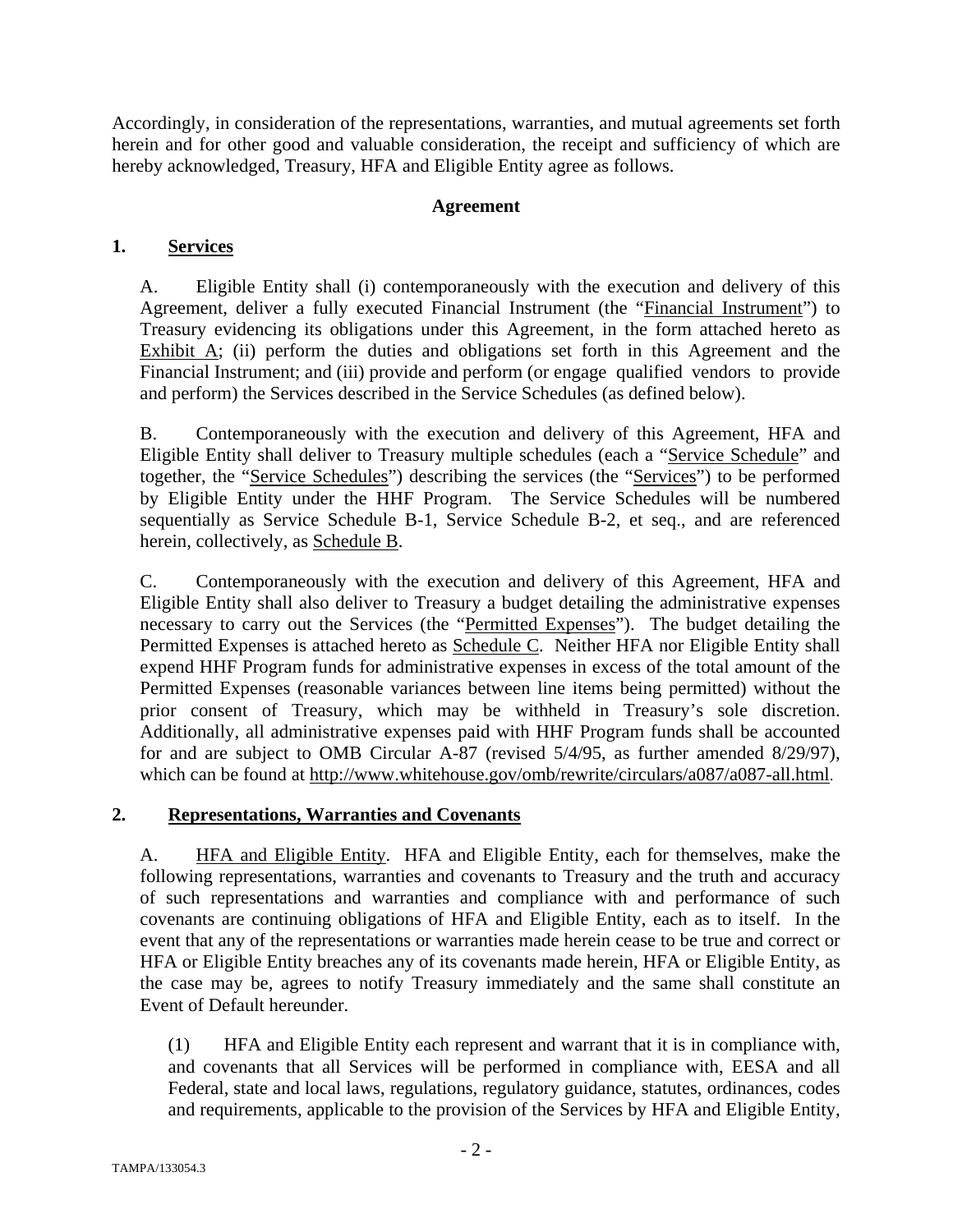or its officers, employees, agents or contractors, including, but not limited to, the Truth in Lending Act, 15 U.S.C. §1601 et seq., the Home Ownership and Equity Protection Act, 15 U.S.C. § 1639, the Federal Trade Commission Act, 15 U.S.C. § 41 et seq., the Equal Credit Opportunity Act, 15 U.S.C. § 701 et seq., the Fair Credit Reporting Act, 15 U.S.C. § 1681 et seq., the Fair Debt Collection Practices Act, 15 U.S.C. § 1692 et seq., the Real Estate Settlement Procedures Act, 12 U.S.C. §2601 et seq., the Fair Housing Act, 42 U.S.C. §3601, the Gramm Leach Bliley Act, 15 U.S.C. §6801-6809, and §§ 114 and 315 of the Fair and Accurate Credit Transactions Act of 2003 (the "FACT Act"), 15 U.S.C. §§ 1681m(e) and 1681c(h), and all other Federal and state laws and regulations applicable thereto, including, without limitation, those designed to prevent unfair, discriminatory or predatory lending practices, tenant rights and licensing (collectively, the "Applicable Laws").

(2) The performance of the Services will not conflict with, or be prohibited in any way by, the Applicable Laws or any agreement or restriction by which HFA or Eligible Entity is bound. Neither HFA nor Eligible Entity is aware of any other legal, financial or other impediments to performing the Services or its obligations under this Agreement, and shall promptly notify Treasury of any such impediments which may impair its ability to perform the Services or its obligations under this Agreement, as applicable. Neither HFA nor Eligible Entity is delinquent on any Federal tax obligation or any other debt owed to the United States or collected by the United States for the benefit of others, excluding any debts or obligations that are being contested by it in good faith.

(3) Neither HFA nor Eligible Entity has received written notice of any action, suit, restraining order, injunction, investigation, proceeding or inquiry at law or in equity, pending or threatened, by or before any judicial, quasi-judicial, legislative or administrative court, agency or authority, or any arbitrator, nor to the best of HFA's and Eligible Entity's knowledge is there any basis for any of the foregoing, wherein an unfavorable determination, ruling or finding would materially adversely affect the validity or enforceability of this Agreement, the Financial Instrument or the ability of HFA or Eligible Entity to perform its respective obligations hereunder and thereunder.

(4) HFA and Eligible Entity each covenants that: (i) it will perform its obligations in accordance with this Agreement and Applicable Laws, and will promptly provide such performance or other reporting as may be required by Treasury, the Government Accountability Office ("GAO"), Congressional Oversight Panel or the Special Inspector General of the Troubled Asset Relief Program ("SIGTARP"); (ii) it will maintain complete, accurate and appropriate records of, and supporting documentation for, all Services provided in connection with the HHF Program; (iii) all Services will be offered and performed in accordance with the Service Schedules, fully documented and serviced, or otherwise performed, in accordance with this Agreement and EESA; and (iv) all data, collection information and other information reported by HFA or Eligible Entity to Treasury under this Agreement, including, but not limited to, information that is relied upon by Treasury in calculating the Purchase Price (as defined below) or in performing any compliance review will be true, complete and accurate in all material respects, and consistent with all relevant business records, as and when provided.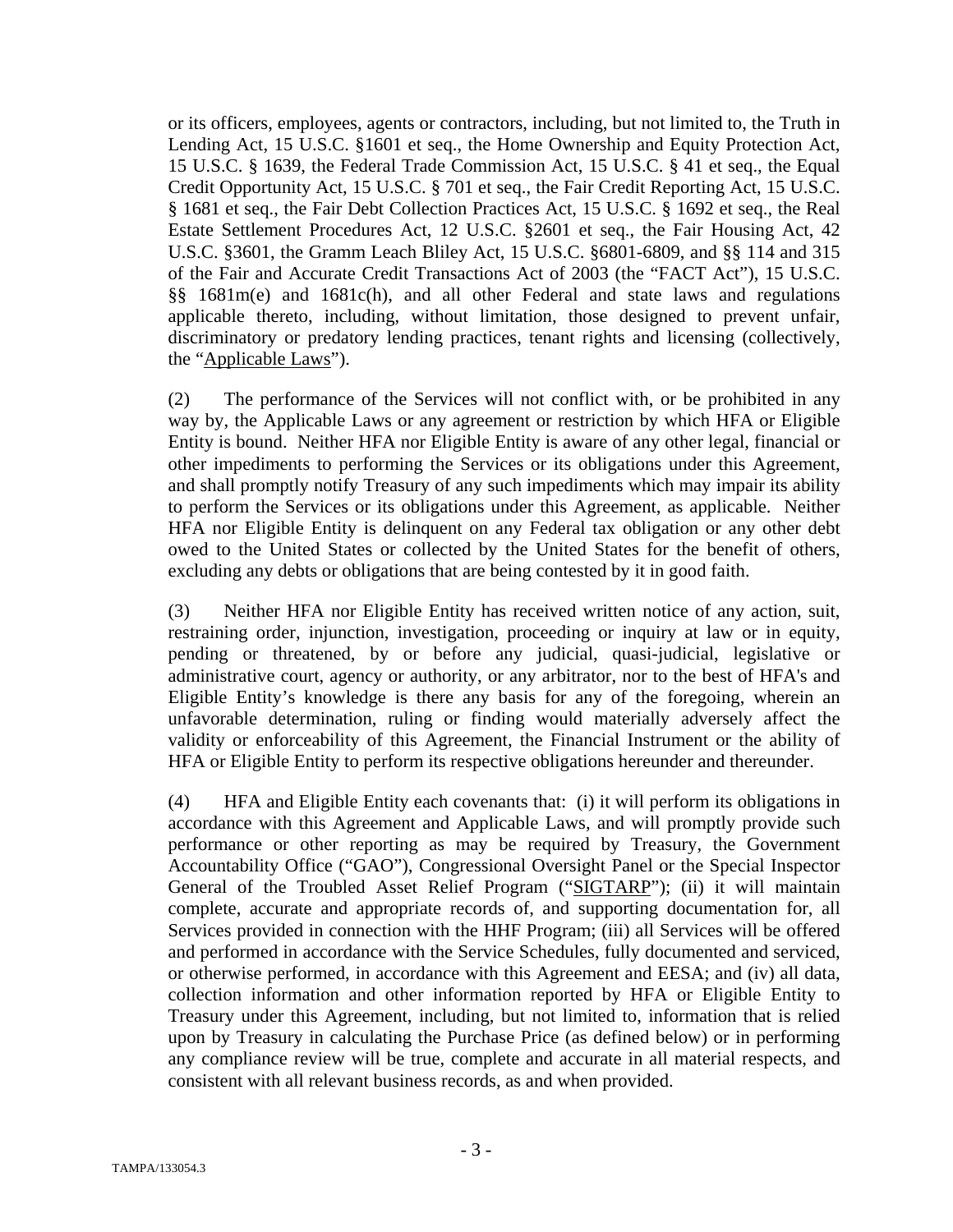(5) HFA and Eligible Entity each covenants that it will: (i) perform the Services and obligations required under this Agreement in accordance with the practices, high professional standards of care, and degree of attention used in a well-managed operation, and no less than that which HFA or Eligible Entity exercises or would exercise for itself under similar circumstances; and (ii) use qualified individuals with suitable training, education, experience and skills to perform the Services. HFA and Eligible Entity each acknowledges that HHF Program participation may require changes to, or the augmentation of, its systems, staffing and procedures, and covenants and agrees to take all reasonable actions necessary to ensure it has the capacity to implement the Services in accordance with this Agreement.

(6) HFA and Eligible Entity each covenants that it will comply with all regulations on conflicts of interest that are applicable to HFA or Eligible Entity, as the case may be, in connection with the conduct of its business and performance of the Services and all conflicts of interest and non-disclosure obligations and restrictions and related mitigation procedures set forth in this Agreement.

(7) HFA and Eligible Entity each acknowledges that the provision of false or misleading information to Treasury in connection with the HHF Program or the Services may constitute a violation of: (a) Federal criminal law involving fraud, conflict of interest, bribery, or gratuity violations found in Title 18 of the United States Code; or (b) the civil False Claims Act (31 U.S.C. §§ 3729-3733). HFA and Eligible Entity each covenants to immediately disclose to Treasury any discovered credible evidence, in connection with this Agreement and the Services, that a management official, employee, or contractor of Eligible Entity has committed, or may have committed, a violation of the referenced statutes or other wrongdoing.

(8) HFA and Eligible Entity each covenants to disclose to Treasury any other material facts or information in its possession that Treasury should expect to know about HFA or Eligible Entity or its employees, management officials or contractors to help protect the reputational interests of Treasury in connection with the HHF Program.

(9) HFA and Eligible Entity shall each be responsible for the supervision and management of any contractor it engages to assist in the performance of the Services or any obligation under this Agreement. HFA or Eligible Entity, as applicable, shall remove and replace any contractor that it deems as failing to perform. HFA and Eligible Entity shall each ensure that all of its contractors comply with the terms and provisions of this Agreement. Each of HFA and Eligible Entity shall be responsible for the acts or omissions of its respective contractors as if the acts or omissions were by the HFA or Eligible Entity, respectively.

(10) HFA and Eligible Entity each covenants that it will timely inform Treasury of any anticipated or actual Event of Default and of any suspected or actual Act of Bad Faith (defined below).

(11) HFA and Eligible Entity each acknowledges that Treasury may be required to respond, pursuant to the Privacy Act of 1974 (the "Privacy Act"), 5 U.S.C. § 552a, to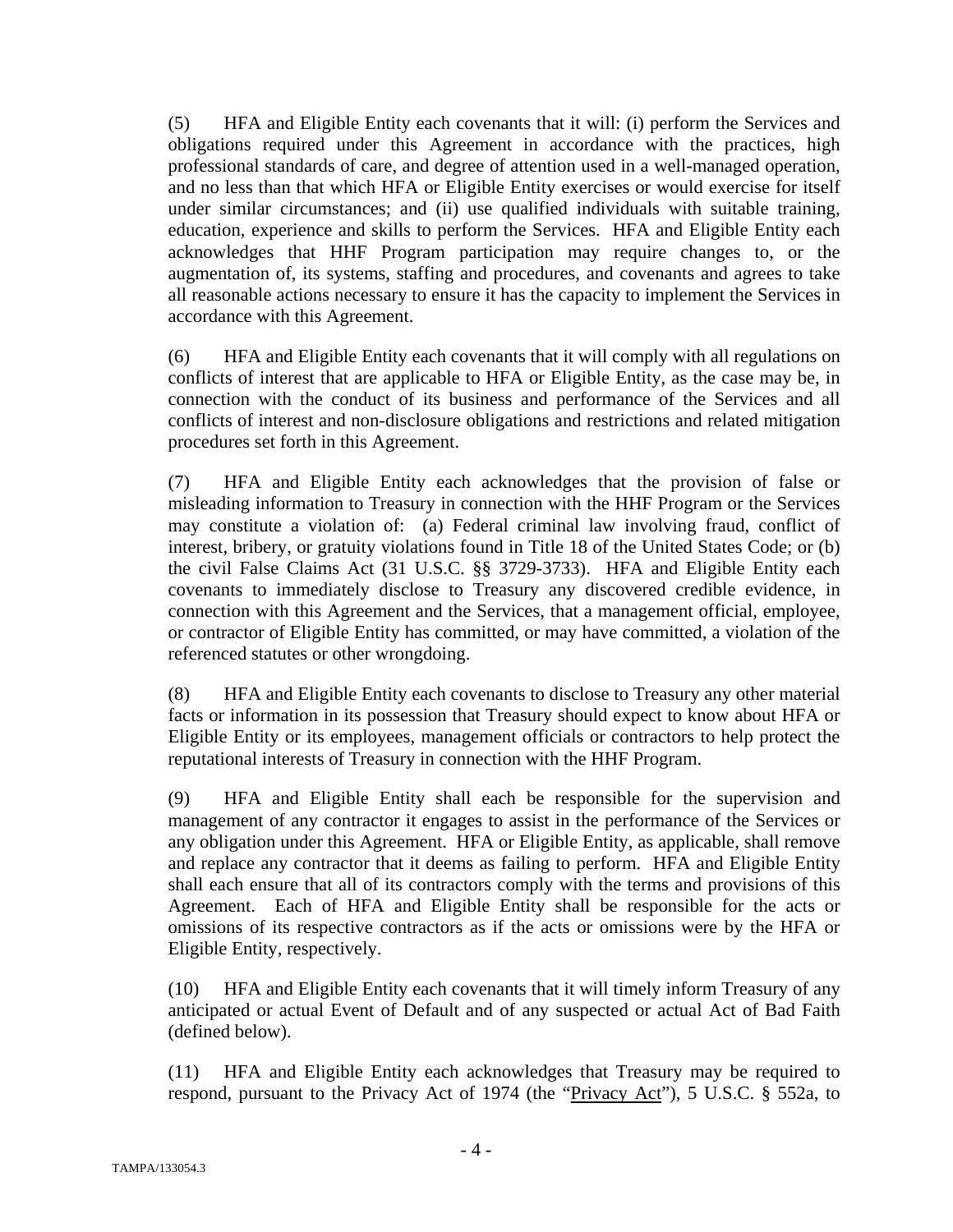inquiries from borrowers and, pursuant to the Freedom of Information Act (the "Freedom of Information Act"), 5 U.S.C. § 552, to inquiries from other parties, as well as formal inquiries from Congressional committees and members, the Government Accounting Office, Inspectors General and other government entities, as well as media and consumer advocacy group inquiries about the HHF Program and its effectiveness. HFA and Eligible Entity each covenants that it will respond promptly and accurately to all search requests made by Treasury, comply with any related procedures which Treasury may establish, and provide related training to employees and contractors.

(12) HFA and Eligible Entity each acknowledges that Treasury, SIGTARP, GAO and other parties designated by Treasury or under Applicable Laws shall have the right during normal business hours to conduct unannounced, informal onsite visits and to conduct formal onsite and offsite physical, personnel and information technology testing, security reviews, and audits of HFA and/or Eligible Entity and to examine all books, records and data related to the Services provided and Purchase Price received in connection with the Services.

(13) HFA and Eligible Entity each covenants that it will promptly take corrective and remedial actions associated with reporting and reviews as directed by Treasury or its designee and provide to Treasury evidence of the effective implementation of corrective and remedial actions as Treasury shall require. HFA and Eligible Entity each acknowledges that Treasury may conduct additional reviews based on its findings and the corrective actions taken by HFA and/or Eligible Entity.

(14) In addition to any obligation to retain financial and accounting records under Applicable Laws, HFA and Eligible Entity each covenants to retain all data, books, reports, documents, audit logs and records, including electronic records, or copies thereof, related to its obligations under this Agreement and the performance of the Services, as applicable. In addition, HFA and Eligible Entity each agrees to maintain a copy of all computer systems and application software necessary to review and analyze these electronic records or copies of such records. Unless otherwise directed by Treasury, HFA and Eligible Entity shall each retain these records for at least three (3) years from the End of Term, or for such longer period as may be required pursuant to Applicable Laws. Treasury may also notify HFA and/or Eligible Entity from time to time of any additional record retention requirements resulting from litigation and regulatory investigations in which Treasury or any agents of the United States may have an interest, and HFA and Eligible Entity each agrees to comply with these litigation and regulatory investigations requirements. "End of Term" shall mean the date that the Services performed under all Service Schedules are fully complete, excluding administrative functions (e.g. the last homeowner is assisted and any loan provided to such homeowner is either repaid or fully forgiven).

(15) HFA and Eligible Entity shall each provide a bring-down certificate as to its continuing compliance with, and the truth and accuracy of, the representations and warranties set forth in this Agreement and the Financial Instrument, as applicable, annually, on each anniversary of the Effective Date during the Term (as defined below), in the form attached hereto as Exhibit B-1 with respect to the HFA (the "HFA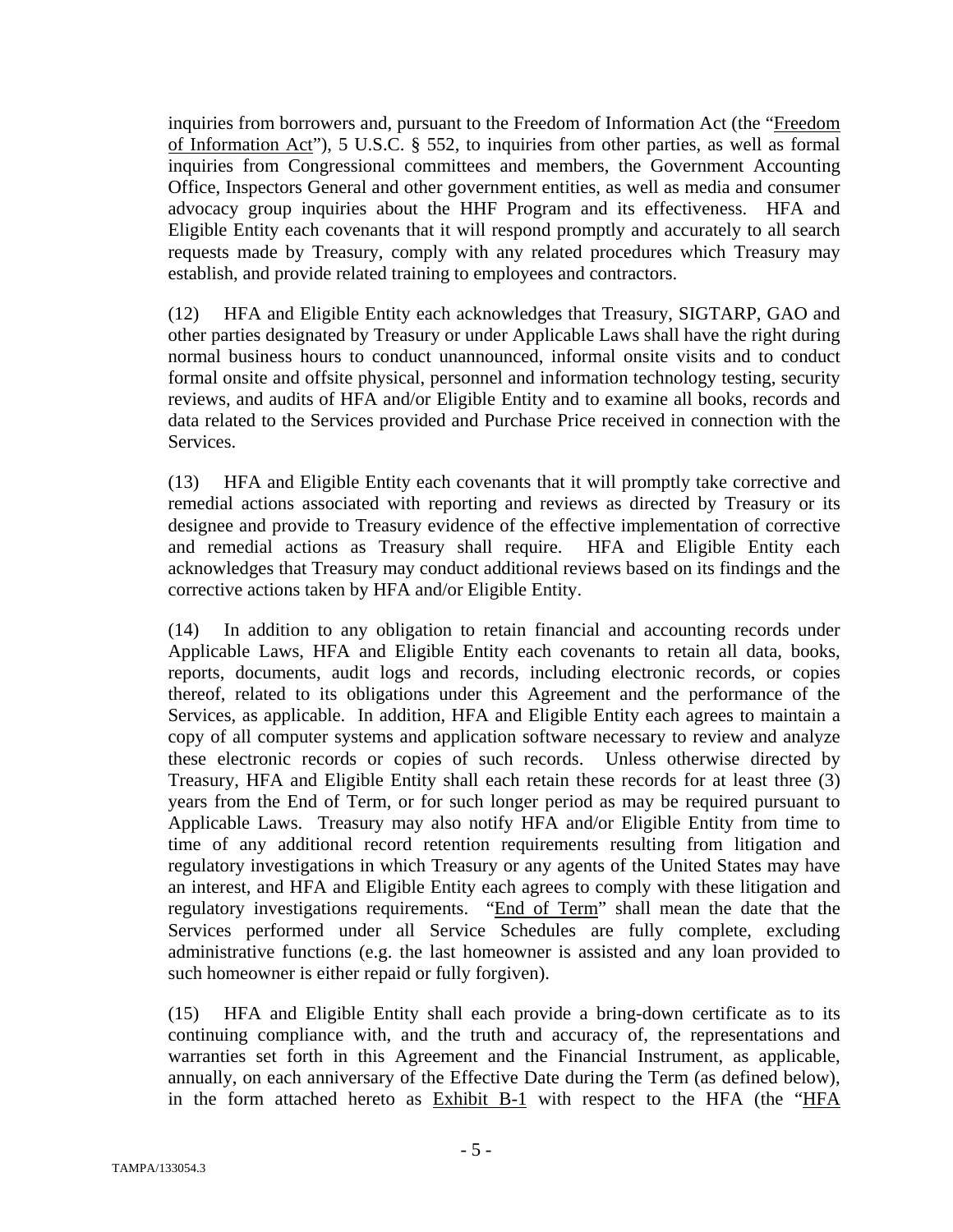Certification") and Exhibit B-2 with respect to the Eligible Entity (the "Eligible Entity Certification").

B. Eligible Entity. Additionally, Eligible Entity hereby makes the following representations, warranties and covenants to Treasury and the truth and accuracy of such representations and warranties and compliance with and performance of such covenants are continuing obligations of Eligible Entity. In the event that any of the representations or warranties made herein ceases to be true and correct or Eligible Entity breaches any of its covenants made herein, Eligible Entity agrees to notify Treasury immediately and the same shall constitute an Event of Default hereunder.

(1) Eligible Entity constitutes a "financial institution" as such term is defined in section 3(5) of EESA, has the legal power to receive funds from Treasury under the HHF Program, and has been designated by HFA to, and hereby agrees to, provide the Services and implement HFA's proposal to Treasury under the HHF Program.

(2) Eligible Entity is established under the laws of the United States or any state, territory, or possession of the United States or the District of Columbia, has significant operations in the United States and is not an agency or instrumentality of, or owned directly or indirectly by, any foreign government.

(3) Eligible Entity is duly formed and validly existing and has the full corporate power and authority to enter into, execute, and deliver this Agreement, the Financial Instrument and any other closing documentation delivered to Treasury in connection with this Agreement or the Financial Instrument, and to perform its obligations hereunder and thereunder. Eligible Entity has, and its officers, employees, agents and contractors providing the Services have, or will have prior to performing the Services, obtained all licenses and any other approvals or consents required by law to carry on its business as now being conducted and as contemplated by this Agreement.

C. HFA. Additionally, HFA hereby makes the following representations, warranties and covenants to Treasury and the truth and accuracy of such representations and warranties and compliance with and performance of such covenants are continuing obligations of HFA. In the event that any of the representations or warranties made herein cease to be true and correct or HFA breaches any of its covenants made herein, HFA agrees to notify Treasury immediately and the same shall constitute an Event of Default hereunder.

(1) HFA is an instrumentality of the State as indicated in Schedule A.

(2) HFA has full legal power and authority to enter into, execute, and deliver this Agreement and any other closing documentation delivered to Treasury in connection with this Agreement, and to perform its obligations hereunder and thereunder.

D. Representations and Warranties. The foregoing representations and warranties set forth in this Section 2 are hereby qualified and/or limited by the provisions set forth in Schedule D attached hereto and incorporated herein.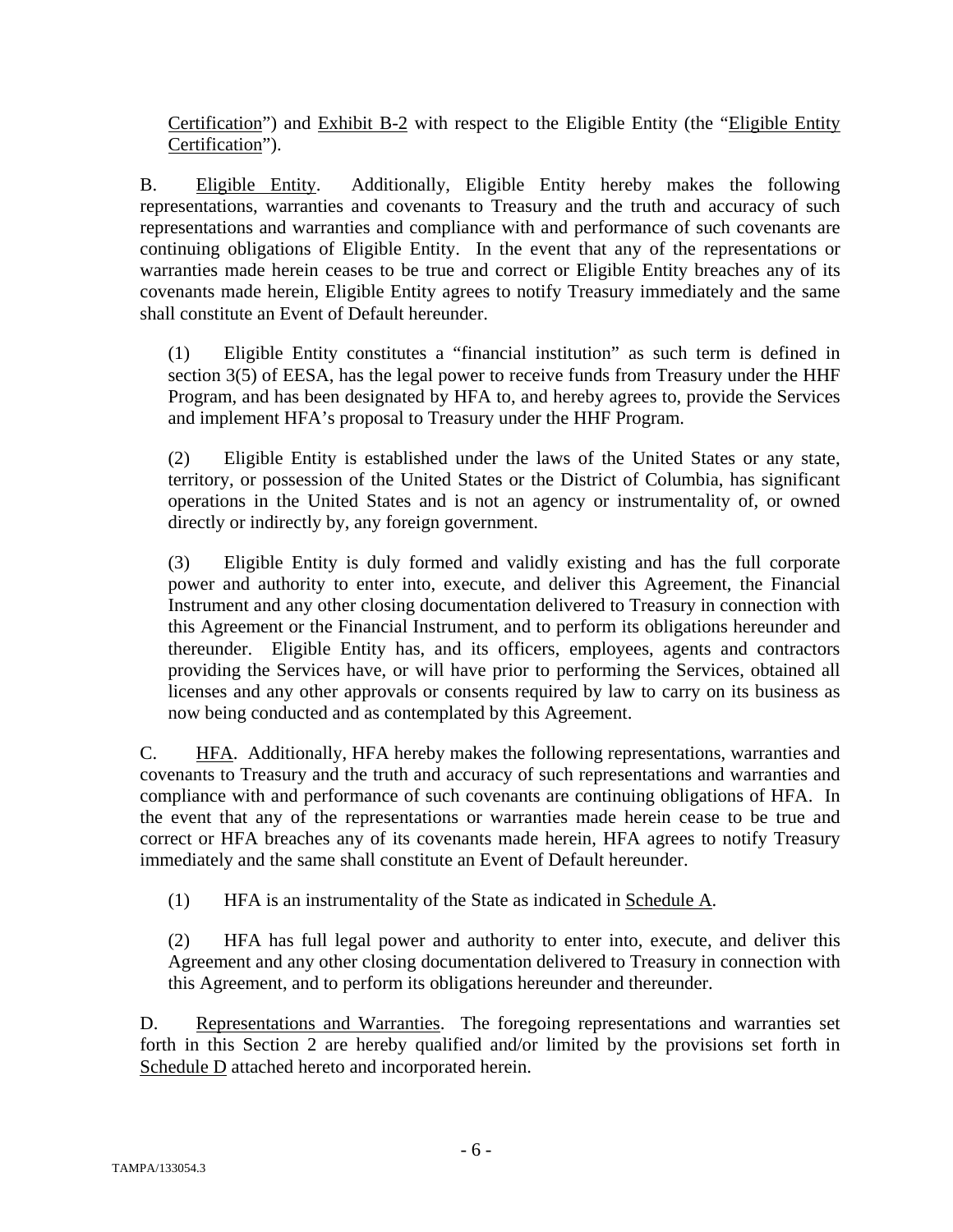#### **3. Agreement to Purchase Financial Instrument; Payment of Purchase Price; Grant of Security Interest**

A. Treasury shall purchase, and Eligible Entity shall sell to Treasury, the Financial Instrument that is executed and delivered by Eligible Entity in the form attached hereto as Exhibit A, in consideration for the payment by Treasury of such amount as shall be set forth in Schedule A as the Purchase Price (the "Purchase Price"). Payment of the Purchase Price by Treasury shall be made in draws (each, a "Capital Draw" and collectively, the "Capital Draws"). In order to make a Capital Draw, Eligible Entity shall submit to Treasury and its designee a request for payment (a "Capital Draw Request") no less than ten (10) business days prior to the date such Capital Draw is requested to be paid. Notwithstanding anything in the Service Schedules to the contrary, Treasury shall not approve a Capital Draw Request for a Capital Draw in an amount less than 2.5%, or more than 20%, of the Program Participation Cap (defined below). In addition, no Capital Draw Requests shall be approved by Treasury so long as Eligible Entity has HHF Program funds on hand of more than 5% of the Program Participation Cap. The form of Capital Draw Request is attached hereto as Exhibit C.

B. The conditions precedent Treasury's execution and delivery of this Agreement and the payment by Treasury of the first Capital Draw are: (i) HFA's execution and delivery of this Agreement with attached complete and approved Service Schedules, Exhibits and any other closing documents, certificates or legal opinions as shall be required by Treasury to be delivered by HFA; (ii) Eligible Entity's execution and delivery of this Agreement with attached complete and approved Service Schedules, Exhibits, the Financial Instrument and any other closing documents, certificates or legal opinions as shall be required by Treasury to be delivered by Eligible Entity; (iii) the delivery of a legal opinion of counsel to HFA, which may be internal legal counsel, in substantially the form attached hereto as Exhibit D-1; and (iv) the delivery of a legal opinion of counsel to Eligible Entity, which may be internal legal counsel, in substantially the form attached hereto as Exhibit D-2.

C. The conditions precedent to payment by Treasury of any subsequent Capital Draws are: (i) delivery to Treasury and its designee of an executed and completed Capital Draw Request using the form attached hereto as Exhibit C, without modification other than completing requested information fields, and any certifications or information as may be required by Treasury or its designee; (ii) the performance by Eligible Entity of the Services described in the Service Schedules, in accordance with the terms and conditions of this Agreement, to the satisfaction of Treasury; and (iii) the satisfaction by HFA and Eligible Entity of such other obligations as are set forth in this Agreement.

D. The value of this Agreement is limited to the amount set forth in Schedule  $\overline{A}$  as the Purchase Price (the "Program Participation Cap"). Accordingly, the aggregate Purchase Price payable to Eligible Entity under this Agreement with respect to all Services described on the Service Schedules may not exceed the amount of the Program Participation Cap.

E. In the event of a discrepancy or error in the amount of the Purchase Price paid hereunder, at Treasury's election, (i) Eligible Entity shall remit to Treasury the amount of any overpayment within ten (10) business days of receiving a refund request from Treasury,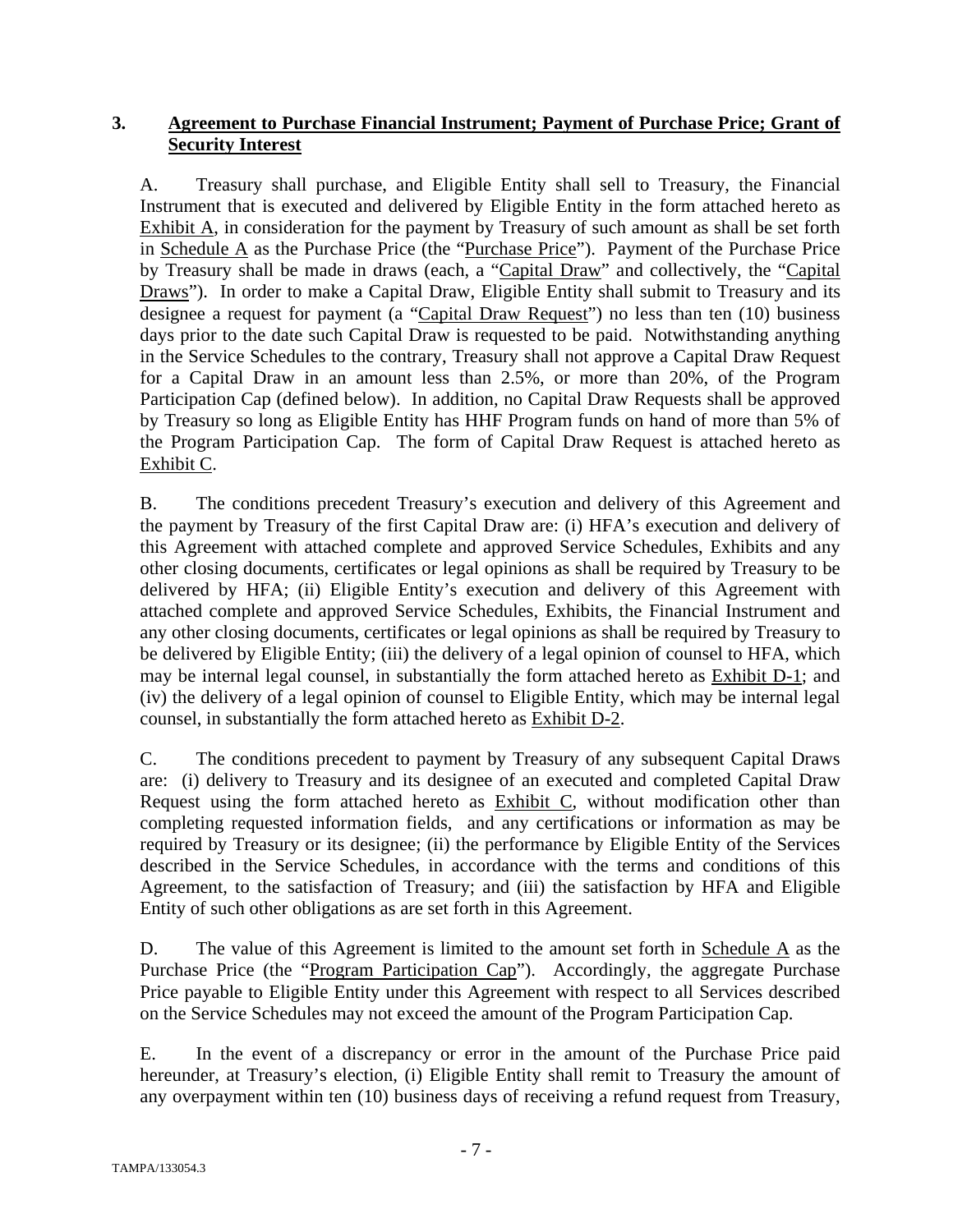or (ii) Treasury may offset the amount of the overpayment against the next Capital Draw, upon written notice to Eligible Entity. It is understood that HFA shall not be required to advance any funds pursuant to this subsection.

F. At the election of Treasury and with prior notice to Eligible Entity, Treasury may deduct from any amount payable to Eligible Entity any amount that Eligible Entity or HFA is obligated to reimburse Treasury or the United States government.

G. The proceeds of each Capital Draw shall be deposited in an account (the "Depository Account") held by The Bank of New York Mellon or such other depository institution chosen by Treasury in its sole discretion (the "Depository"), the account title, account number and other identifying information for which are provided in Schedule A. The Depository Account shall be used as Eligible Entity's operating account for its performance of the Services and other obligations set forth in the Financial Instrument and this Agreement. As security for the performance of the Services and the other obligations of Eligible Entity under this Agreement and the Financial Instrument, Eligible Entity hereby grants to Treasury a first lien priority security interest in the Depository Account and in any moneys, or investments, if any, held therein. Eligible Entity shall enter into a deposit account control agreement with Treasury and the Depository, in form and substance acceptable to Treasury. Eligible Entity shall file a financing statement (and any continuation thereof required by law to maintain the perfection of the lien) identifying Eligible Entity as "debtor," Treasury as "secured party" and describing the Depository Account in the UCC filing office for perfecting nonpossessory security interests in tangible and intangible personal property of Eligible Entity or such other filing offices as Treasury may require. Copies of all filings and continuation statements shall be provided to Treasury promptly after filing. Funds held in the Depository Account may be invested in: (i) Cash, (ii) bank deposits, (iii) United States Treasury securities with maturities of not more than ninety (90) calendar days, (iv) money market mutual funds that (a) are registered with the SEC and regulated under Rule 2a-7 promulgated under the Investment Company Act of 1940 and (b) invested exclusively in direct obligations of the United States of America or obligations the prompt payment of the principal of and interest on which is unconditionally guaranteed by the United States of America and (v) any other investment approved by Treasury in writing.

#### **4. Oversight; Internal Control Program**

A. HFA shall develop and maintain operational and performance metrics and maintain a detailed financial reporting system to track, to the satisfaction of Treasury, homeowners receiving assistance from Eligible Entity, including metrics used to measure the effectiveness of the Services against the stated objectives of Treasury and HFA pursuant to the Service Schedules. Such information shall be compiled into a report in a form that will be provided by Treasury and may be modified from time to time as Treasury determines (the "Performance Report"); provided that Treasury, in its sole discretion, may modify the form of the Performance Report at any time. HFA shall submit the Performance Report to Treasury or its designee on a periodic basis and as otherwise requested by Treasury and shall also post the completed Performance Report to its website quarterly (based on a calendar year) by the fifteenth (15th) day of the second month following the end of such quarter. Treasury, in its sole discretion, may request that HFA modify its performance criteria or seek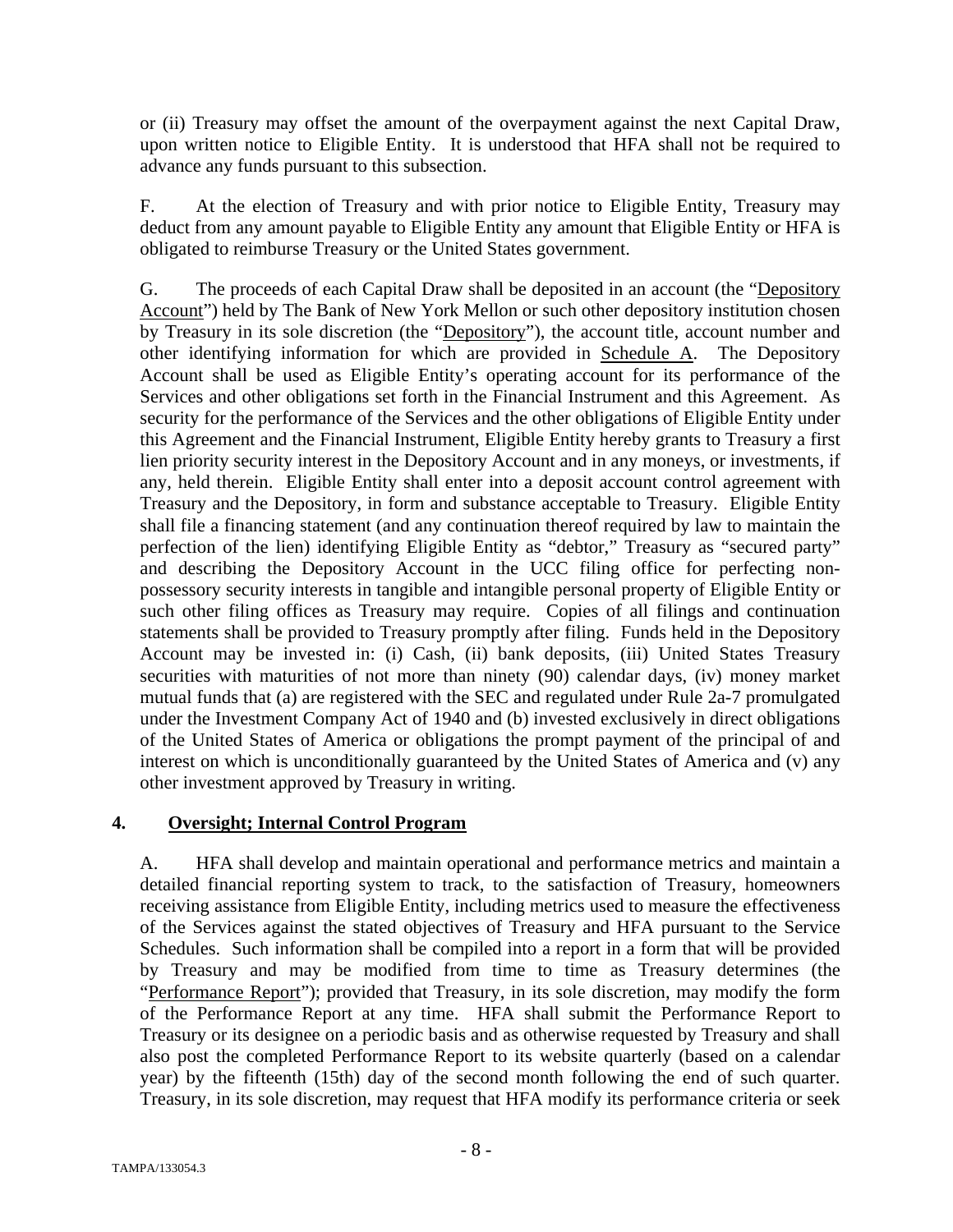additional metrics as necessary. Treasury may make any or all data reported by HFA available to the public. It is Treasury's policy not to release personal indentifying information in its possession unless required to do so by law.

B. Eligible Entity shall develop, enforce and review on a quarterly basis for effectiveness, an internal control program designed to minimize the risk of fraud, mitigate conflicts of interest, maximize operational efficiency and effectiveness and ensure effective delivery of Services and compliance with this Agreement, EESA and Applicable Laws to the satisfaction of Treasury (the "Internal Control Program"). The Internal Control Program must include documentation of the control objectives for the Services, the associated control techniques, and mechanisms for testing and validating the controls. Eligible Entity shall monitor its contractors, if any, as part of the Internal Control Program. Eligible Entity shall certify, and provide an independent verification of the effectiveness of the Internal Control Program in accordance with a reporting form that will be provided by Treasury and may be modified from time to time as Treasury determines, at least annually no later than one hundred twenty (120) days after the end of Eligible Entity's fiscal year, including an assessment prior to the initial distribution of funds to perform Services, or at a reasonable time thereafter with the consent of Treasury, to ensure that Eligible Entity has taken appropriate steps to meet the HHF Program objectives. Said independent verification may be provided by a third party contractor or a governmental entity or department of the State so long as such entity or department is separate and distinct from HFA and Eligible Entity (e.g. the State Inspector General). Notwithstanding the foregoing, Eligible Entity shall be permitted to seek approval from Treasury to make a Capital Draw to conduct a pilot or test of certain or all of the Services prior to full launch of the same.

C. HFA and Eligible Entity acknowledge that Treasury may develop and implement practices to monitor and detect fraud related to loan modifications and any other programs contemplated pursuant to the Services and to monitor compliance with applicable consumer protection and fair lending laws, including among other laws, the Applicable Laws. HFA and Eligible Entity covenant that they will fully and promptly cooperate with Treasury's inquiries about any alleged, perceived or actual fraud and comply with any anti-fraud and legal compliance procedures which Treasury may require.

D. HFA and Eligible Entity covenant that they will together develop and implement an internal control program to ensure that HHF Program participants are meeting program requirements; to monitor, detect and prevent loan modification fraud; and to monitor compliance with applicable laws and regulations, including consumer protection and fair lending laws, among other things (the "Internal Antifraud and Compliance Monitoring Program"). The Internal Antifraud and Compliance Monitoring Program shall be developed and complete within ninety (90) days from the Effective Date, unless Treasury, in its sole discretion, consents to an extension of such time period. A copy of the plan for the Internal Antifraud and Compliance Monitoring Program, including, but not limited to, the approach, tools, techniques, staffing, cost and status of and time to implementation shall be submitted to Treasury within the time period set forth in the preceding sentence. HFA and Eligible Entity acknowledge that the Internal Antifraud and Compliance Monitoring Program will be monitored as provided in this Agreement. Each of HFA and Eligible Entity shall notify Treasury in writing if it desires to make any material modifications to its Internal Antifraud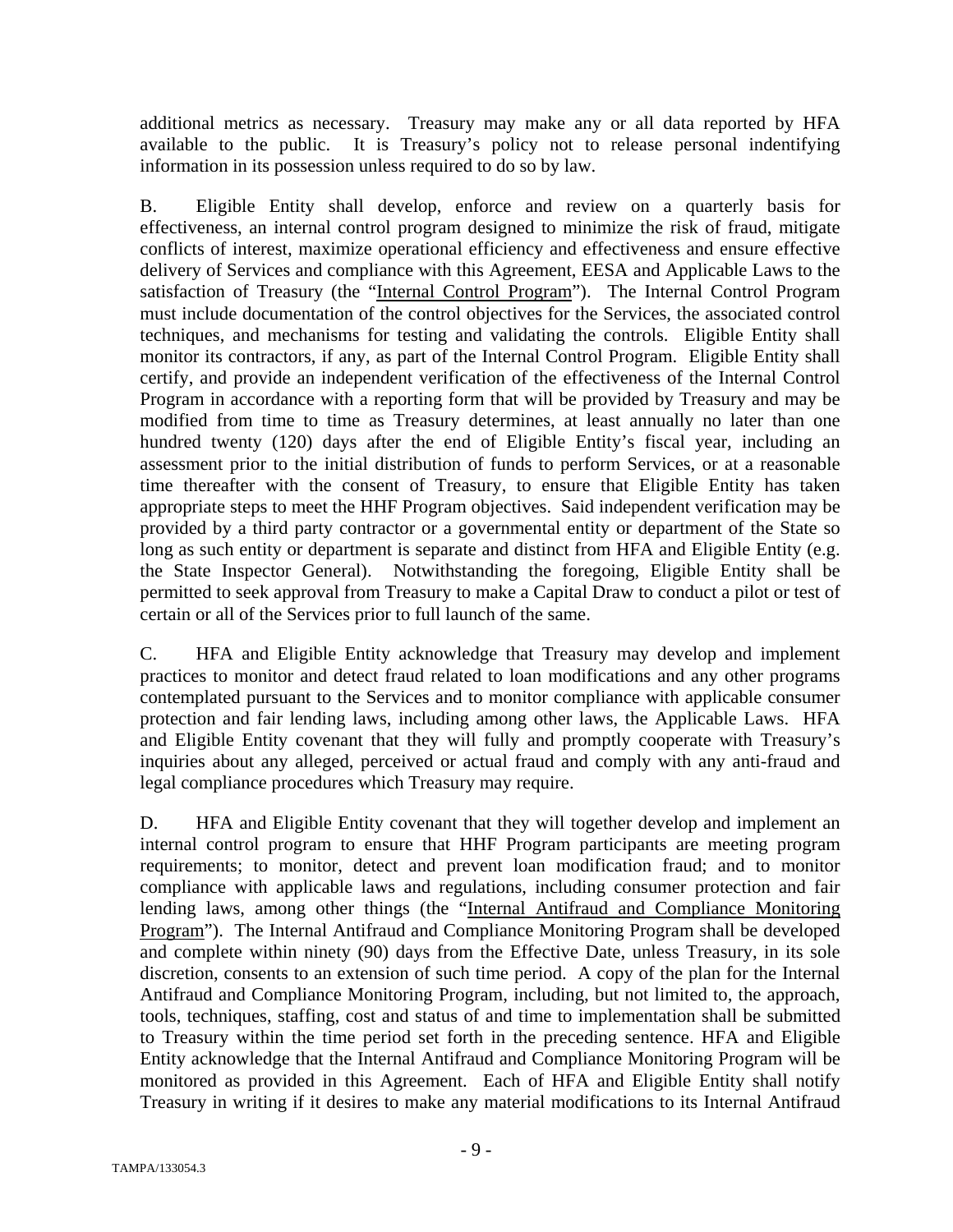and Compliance Monitoring Program and the same shall be subject to Treasury's approval. Additionally, HFA and Eligible Entity shall cooperate with Treasury with respect to its findings and any inquiries based on any review by Treasury or its designee of the Internal Antifraud and Compliance Monitoring Program or the results and data therefrom.

E. HFA and Eligible Entity shall provide Treasury or its designee with access to all internal control reviews and reports that relate to the Services, including those proposed by independent auditing firms, to enable Treasury to examine Eligible Entity and its contractors, if any, for compliance with applicable provisions of EESA, the HHF Program, this Agreement and Applicable Laws. A copy of the reviews and reports will be provided to Treasury upon request.

F. HFA and Eligible Entity shall respond promptly to Treasury's request for information regarding how the Eligible Entity's program(s) described in the Service Schedules will interact with new or changed housing programs funded by EESA's Troubled Asset Relief Program.

G. HFA shall provide annual audited financial statements to Treasury no later than one hundred eighty (180) days after the end of its fiscal year, commencing with the first fiscal year ending after the Effective Date. Eligible Entity shall provide (i) quarterly unaudited financial statements to Treasury no later than forty-five (45) days after the end of each quarter commencing with the first full quarter ending after the Effective Date and (ii) annual audited financial statements to Treasury no later than one hundred twenty (120) days after the end of its fiscal year, commencing with the first fiscal year ending after the Effective Date.

#### **5. Term**

A. The term of this Agreement shall begin on the Effective Date and extend to the End of Term or earlier termination of this Agreement by Treasury pursuant to the provisions hereof, or earlier suspension or termination of the Services by Treasury. Notwithstanding the foregoing, it is understood and agreed that certain administrative, monitoring, reporting, compliance and oversight obligations and requirements set forth in this Agreement and the Financial Instrument survive the expiration or termination of this Agreement or End of Term, and that funds are to be reserved as set forth in Schedule C to pay for the cost of the same.

B. This Agreement, or any of the Services implemented under this Agreement, may be terminated by Treasury prior to the end of the Term pursuant to Section 6 below.

#### **6. Defaults, Acts of Bad Faith and Early Termination; Remedies for and Effects of Defaults, Acts of Bad Faith and Early Termination**

A. The following constitute events of default by HFA or Eligible Entity under this Agreement (each, an "Event of Default" and, collectively, the "Events of Default"):

(1) HFA or Eligible Entity breaches a covenant under this Agreement or fails to perform or comply with any of its obligations under this Agreement in any material respect, including any additional request made by Treasury as authorized herein, or the Financial Instrument, including, but not limited to, circumstances in which Eligible Entity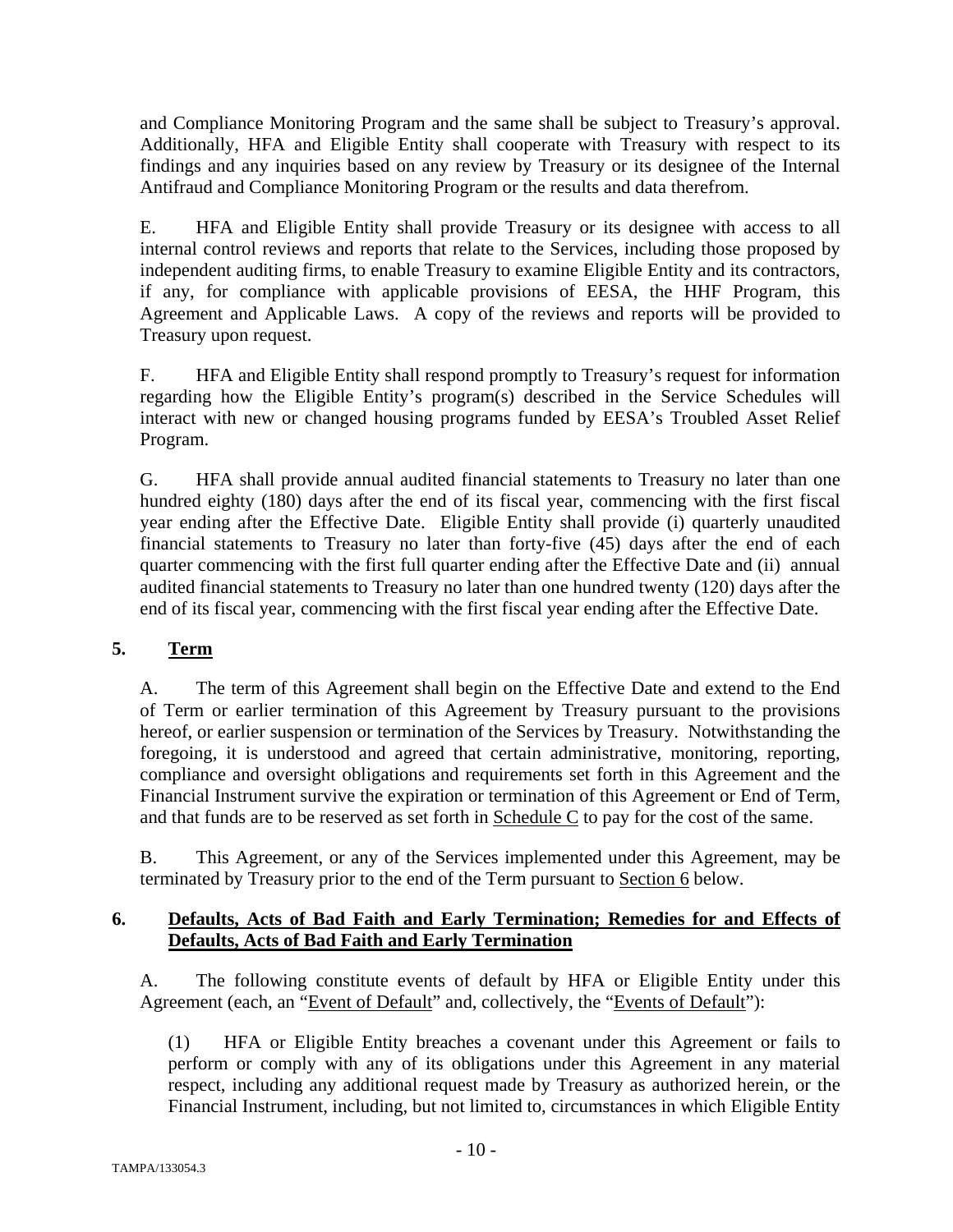fails to ensure that all eligibility criteria and other conditions precedent specified in this Agreement or EESA are satisfied prior to accepting any portion of the Purchase Price and/or effectuating any Services in connection with the HHF Program.

(2) HFA is dissolved or its existence as a unit or instrumentality of state government is terminated (unless HFA's duties, responsibilities and obligations as the state's housing finance agency, including specifically its duties, responsibilities and obligations under this Agreement, are transferred to and assumed by a successor state unit or instrumentality of state government approved by Treasury).

(3) Eligible Entity is dissolved or its legal existence is terminated (unless Eligible Entity's duties, responsibilities and obligations under this Agreement, are transferred to and assumed by a successor entity approved by Treasury).

(4) HFA or Eligible Entity: (a) ceases to do business as a going concern; (b) makes a general assignment for the benefit of, or enters into any arrangement with creditors in lieu thereof; (c) admits in writing its inability to pay its debts as they become due; (d) files a voluntary petition under any bankruptcy or insolvency law or files a voluntary petition under the reorganization or arrangement provisions of the laws of the United States or any other jurisdiction; (e) authorizes, applies for or consents to the appointment of a trustee or liquidator of all or substantially all of its assets; (f) has any substantial part of its property subjected to a levy, seizure, assignment or sale for or by any creditor or governmental agency; or (g) enters into an agreement or resolution to take any of the foregoing actions.

(5) HFA, Eligible Entity, any employee or contractor of HFA or Eligible Entity, or any employee or contractor of HFA's or Eligible Entity's contractors, commits a grossly negligent or reckless act, or willful or intentional misconduct (including, but not limited to, misrepresentation or fraud) in connection with the performance of the Services or this Agreement.

(6) Any representation or warranty made by HFA or Eligible Entity in this Agreement or any other certification provided pursuant to this Agreement, is or becomes false, misleading, incorrect, or incomplete in any material respect.

(7) Any failure to remit overpaid funds to Treasury in accordance with Section 3(D).

(8) An evaluation of performance that includes any specific findings by Treasury that HFA's or Eligible Entity's performance under any performance criteria set forth in the Service Schedules is insufficient.

(9) Any misapplication of, or levy on, funds held in the Depository Account.

(10) An Act of Bad Faith (defined below) involving an HHF Recipient (defined below) occurs, or is believed by Treasury to have occurred, in connection with the Services.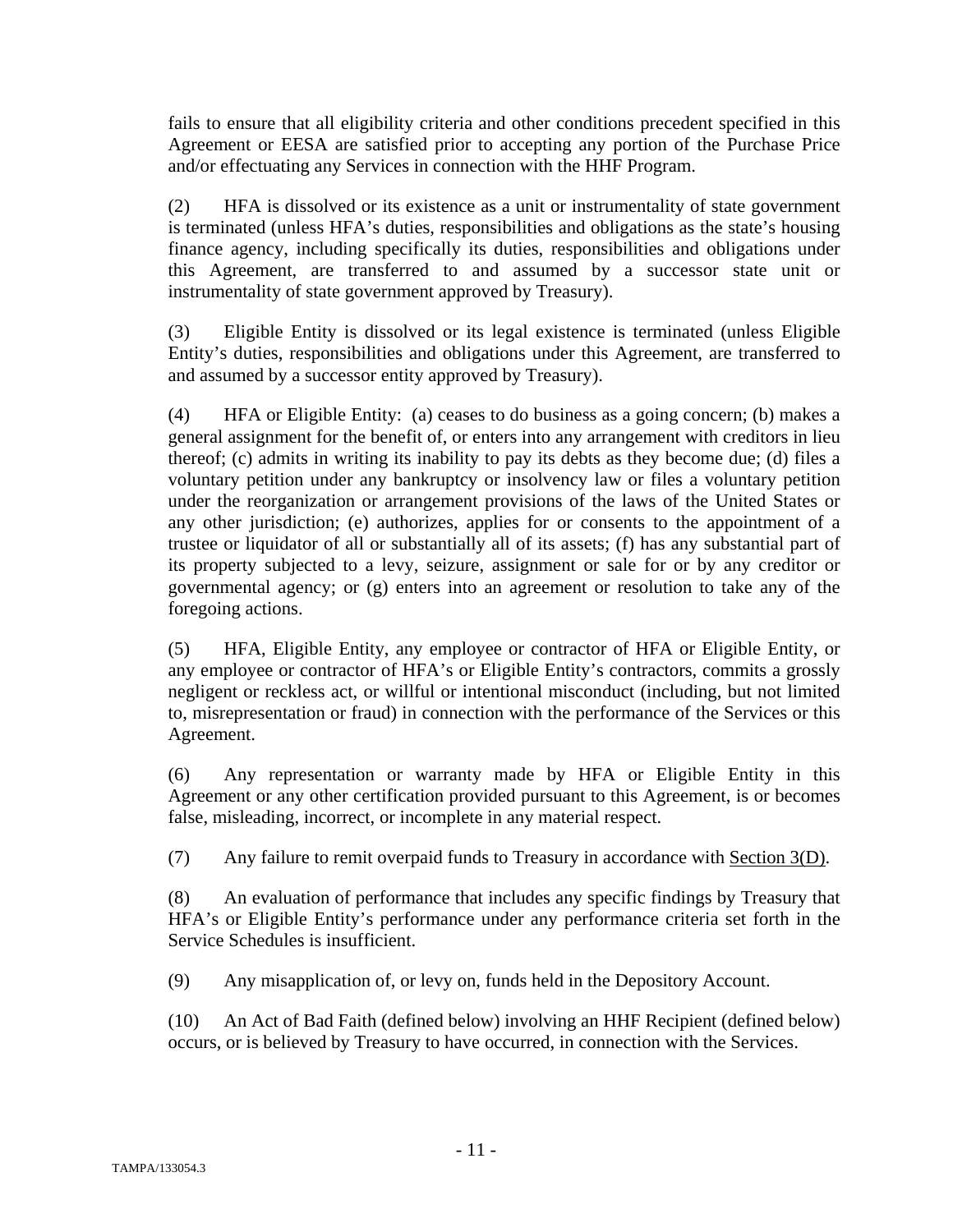B. Treasury, in its sole discretion, may take any or all of the following actions upon the occurrence of an Event of Default:

(1) Treasury may withhold some or all of the Purchase Price until, in Treasury's determination, HFA and/or Eligible Entity (as the case may be) has cured such Event of Default.

(2) Treasury may: (i) reduce the amounts payable to Eligible Entity under Section 3; and/or (ii) obtain repayment of prior payments made to Eligible Entity under Section 3 to the extent that such funds have not been expended or irrevocably committed by Eligible Entity.

(3) Treasury may require HFA and/or Eligible Entity to submit to additional administrative oversight, including, but not limited to, additional compliance controls and quality control reviews.

(4) Treasury may terminate this Agreement and cease its performance hereunder.

(5) Treasury may require HFA and/or Eligible Entity to submit to additional information and reporting requirements with respect to its financial condition and ability to continue to meet its obligations under this Agreement.

C. The following constitute acts of bad faith of servicers, lenders, borrowers, contractors or any other recipient of HHF Program funds (individually, an "HHF Recipient" or collectively "HHF Recipients") in connection with the Services (each, an "Act of Bad Faith" and, collectively, the "Acts of Bad Faith"): an HHF Recipient commits a grossly negligent act, willful or intentional misconduct, a reckless act (including, but not limited to, misrepresentation or fraud), each in connection with any of the Services (including, but not limited to, in connection with such HHF Recipient's response to questionnaires, the execution or delivery to HFA or Eligible Entity or Treasury of any of the agreements relating to such HHF Recipient's participation in the HHF Program and the production of supporting documentation therefor and in connection with any audit or review by Treasury, its attorneys, auditors or other consultants for compliance with the HHF Program requirements).

D. Treasury, in its sole discretion, may take any or all of the following actions if an Act of Bad Faith involving an HHF Recipient occurs, or is believed by Treasury to have occurred, in connection with the Services:

(1) Treasury may withhold all or any portion of the Purchase Price until, in Treasury's determination, the Act of Bad Faith has been cured or otherwise remedied to Treasury's satisfaction.

(2) Treasury may: (i) reduce the amounts payable to Eligible Entity under Section 3; (ii) obtain repayment of any or all prior payments made to Eligible Entity under Section 3 to the extent that such funds have not been expended or irrevocably committed by HFA or Eligible Entity; and/or (iii) work with Eligible Entity to obtain repayment from the HHF Recipients who have committed the Act of Bad Faith.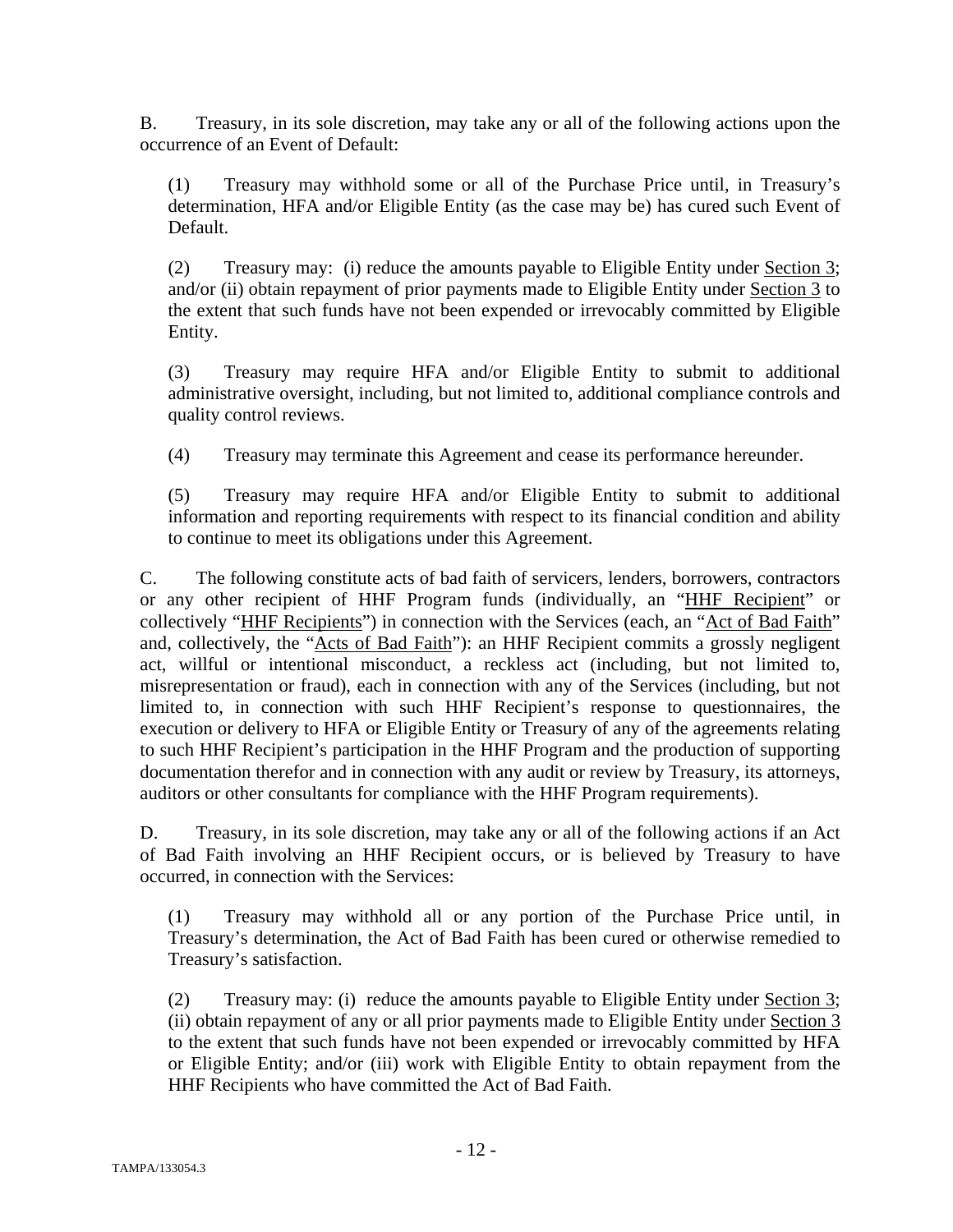(3) Treasury may require HFA or Eligible Entity to submit to additional administrative oversight, including, but not limited to, additional compliance controls and quality control reviews.

(4) Treasury may terminate this Agreement and cease its performance hereunder if Treasury believes that Acts of Bad Faith occur on a recurring basis, are widespread among the HHF Recipients, or occur in combination or in connection with one or more Events of Default by HFA or Eligible Entity.

(5) Treasury may require HFA and/or Eligible Entity to submit to additional information and reporting requirements with respect to its financial condition and ability to continue to meet its obligations under this Agreement.

E. In addition to the termination rights set forth above, Treasury may terminate this Agreement immediately upon written notice to Eligible Entity:

(1) in the event of a merger, acquisition, sale of substantially all assets or other change of control of Eligible Entity;

(2) in the event that a material term of this Agreement is determined to be prohibited or unenforceable as referred to in Section 13.C; or

(3) in the event the Financial Instrument is deemed to be unenforceable in its entirety.

F. In the event that this Agreement is terminated in connection with an Event of Default by HFA or Eligible Entity, no portion of the Purchase Price will be paid to Eligible Entity subsequent to termination.

G. Treasury may reduce the amounts payable to Eligible Entity under Section 3, or obtain repayment of prior Capital Draws made, in connection with: (a) an evaluation of HFA's and Eligible Entity's performance that includes any specific findings that HFA's or Eligible Entity's performance under any performance criteria set forth in the Service Schedules is materially insufficient, or (b) any failure by HFA or Eligible Entity to comply materially with any directive issued by Treasury with respect to documents or data requested, findings made, or remedies established, by Treasury in conjunction with such performance criteria or other HHF Program requirements; provided, however, Treasury will seek to obtain repayment of prior Capital Draws made under Section 3 only with respect to Services that are determined by Treasury to have been impacted by, or that Treasury believes may have been, or may be, impacted by, the findings giving rise to this remedy. Treasury may initially avail itself of this remedy in lieu of a specific declaration of an Event of Default; provided, however, that doing so shall not preclude Treasury from later declaring an Event of Default or exercising any other rights or remedies otherwise available to it under this Section 6, or at law or in equity, in connection with the event giving rise to this remedy, or any future events giving rise to this remedy. Notwithstanding anything in this Agreement to the contrary, Treasury may withhold payment of all or a portion of the Purchase Price if it determines, in its sole discretion, that Eligible Entity is incapable of performing the Services. It is understood that HFA shall not be required to advance or repay funds to Treasury unless and only to the extent that, HFA has received HHF Program funds from Eligible Entity and the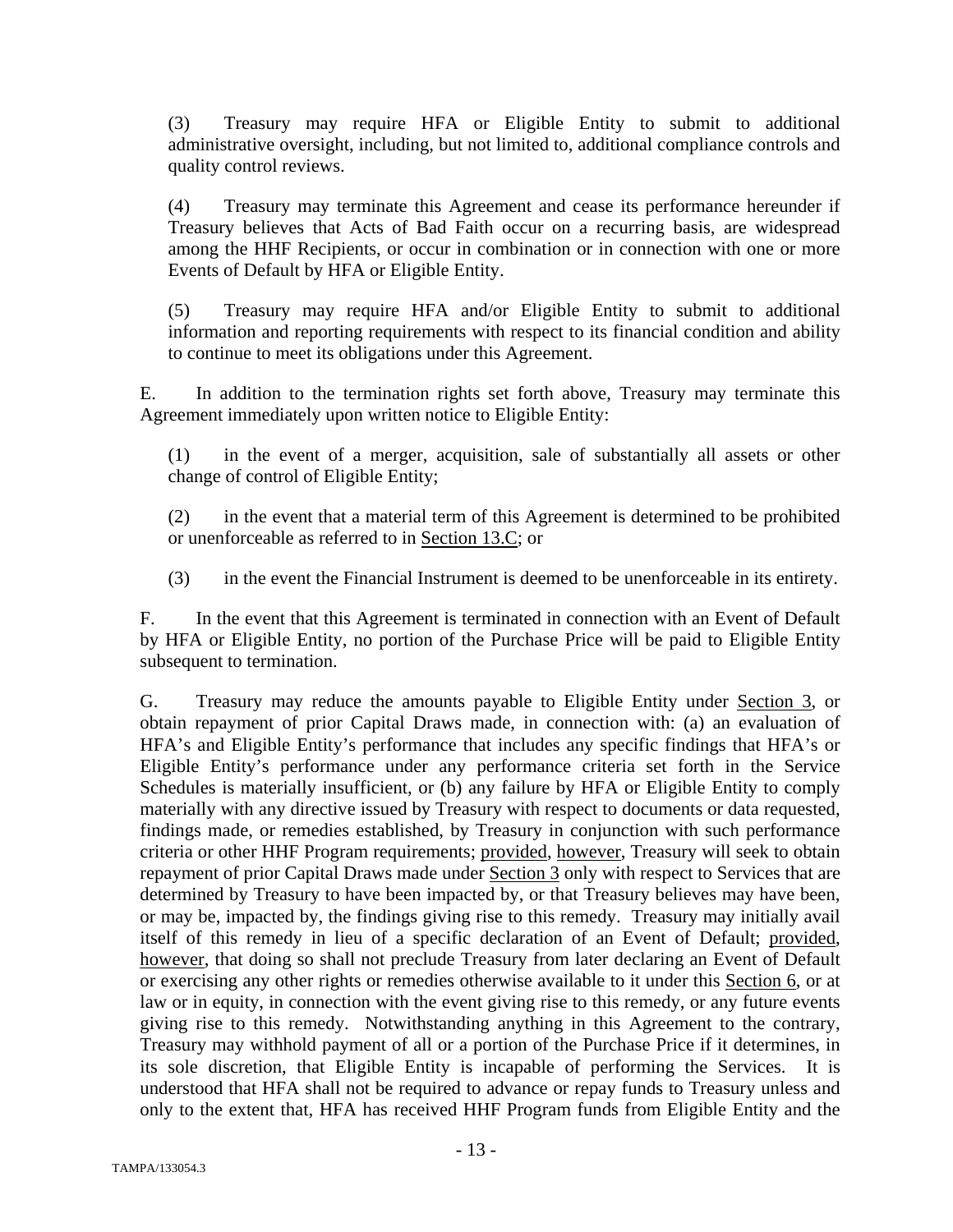same would not cause HFA to violate state law or its enabling legislation or governing documents, as applicable, to do so.

H. The remedies available to Treasury upon an Event of Default or an Act of Bad Faith under this Section are cumulative and not exclusive; further, these remedies are in addition to, and not in lieu of, any other remedies available to Treasury at law or in equity.

I. In the event of the expiration or termination of this Agreement or any Service implemented under this Agreement under any circumstances, HFA, Eligible Entity and Treasury agree to cooperate with one another on an ongoing basis to ensure an effective and orderly wind-down of the Services, including the provision of any information, reporting, records and data required hereunder by Treasury.

J. Notwithstanding any provision to the contrary in this Agreement, temporary or permanent forbearance on Capital Draws of funds by the Eligible Entity shall not, in and of itself, constitute an Event of Default or an Act of Bad Faith by the HFA or the Eligible Entity nor trigger a demand for repayment under this Section. The HFA or the Eligible Entity shall provide Treasury with timely notice of any determination that such forbearance is necessary and in such event Treasury may elect to reduce the Purchase Price to the aggregate of Capital Draw Requests funded to date plus an amount for Administrative Expenses reasonably required to comply with the surviving terms of this Agreement.

#### **7. Governing Law; Venue**

This Agreement shall be governed by and construed under Federal law and not the law of any state or locality, without reference to or application of the conflicts of law principles; provided, however, that the powers and authority of the HFA shall be governed by and construed in accordance with the laws of its state. Any and all disputes between the parties that cannot be settled by mutual agreement shall be resolved solely and exclusively in the United States Federal courts located within the District of Columbia. All parties hereto consent to the jurisdiction and venue of such courts and irrevocably waive any objections thereto.

#### **8. Notices**

All legal notices, reports, requests, demands and other communications under this Agreement shall be in writing and referred to each party's point of contact or to such other point of contact at such other address as may be designated in writing by such party. Notices, reports, requests, demands and other communications sent to Treasury shall be sent by email to all of the email addresses listed below. Performance Reports and Capital Draw Requests shall be sent to Bank of New York Mellon only by email at the address listed below. The names and addresses of HFAs and Eligible Entity's points of contact are set forth in Schedule A. All such notices under this Agreement sent to HFA or Eligible Entity shall be considered received: (a) when personally delivered; (b) when delivered by commercial overnight courier with verification receipt; (c) three (3) days after having been sent, postage prepaid, via certified mail, return receipt requested; or (d) upon sending an email.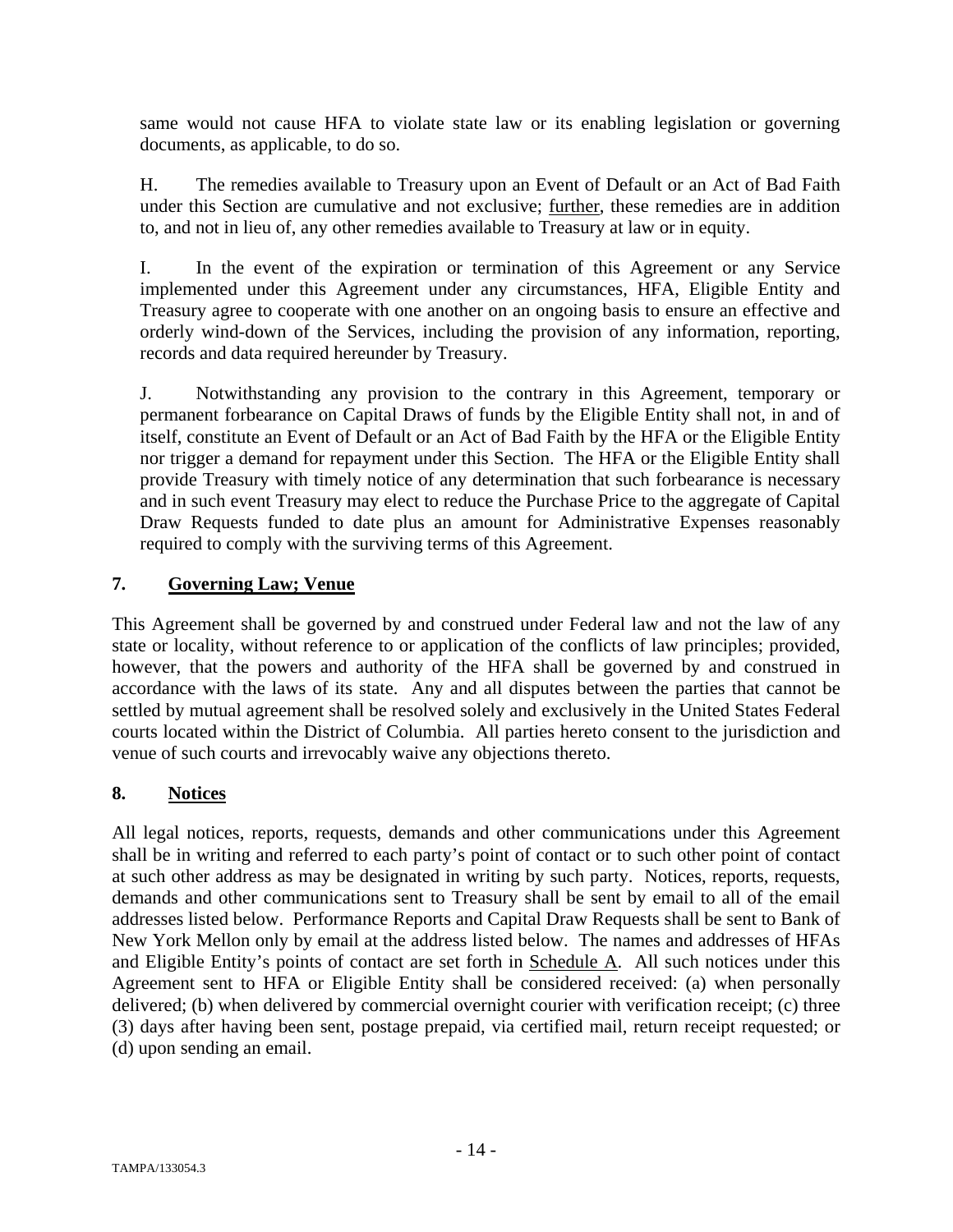| OFSChiefCounselNotices@do.treas.gov |
|-------------------------------------|
| HFAInnovation@do.treas.gov          |
| tarp.compline@do.treas.gov          |
|                                     |

Bank of New York Mellon: tarpcppclosing@bnymellon.com

#### **9. Modifications**

A. Subject to Section 9.B., modifications to this Agreement shall be in writing and signed by Treasury, HFA and Eligible Entity.

B. Treasury reserves the right to unilaterally modify or supplement the terms and provisions of this Agreement that relate (as determined by Treasury, in its discretion) to the compliance and performance requirements of the HHF Program, and/or to technical, administrative, or procedural matters or compliance and reporting requirements that may impact the administration of the HHF Program. For the avoidance of doubt, reasonable incremental administrative expenses of the HFA or Eligible Entity associated with such a modification or supplement shall be Permitted Expenses.

C. In the event that Treasury agrees that (i) Eligible Entity may provide additional services under the HHF Program (a "New Service"), or (ii) the Services described in the Service Schedules shall be modified in any way, a replacement service schedule describing such additional or modified services, in substantially the form of the Service Schedules shall be executed and delivered by Eligible Entity. Concurrently with the delivery of such service schedule, HFA and Eligible Entity shall execute and deliver any such certificates, documents and/or legal opinions as may be required by Treasury. No additions, modifications or amendments to the Services shall be made without Treasury's prior approval. Additionally, Eligible Entity may not propose any New Service after September 1, 2010 without Treasury's and the Office of Management and Budget's consent, which may be withheld in either party's sole discretion.

#### **10. Publicity**

HFA and Eligible Entity shall consult with Treasury to develop a communication and outreach strategy to ensure that any public messages related to the Services is consistent with the intent of the HHF Program. HFA, Eligible Entity and their respective affiliates, subcontractors or servicers shall notify Treasury at least two (2) business days in advance and provide a copy of any proposed press releases (or other public statements) that refers to the HHF Program, their participation therein or the results thereof. Treasury shall have the right to object to or modify such press release or statement, in its sole discretion. In the event Treasury does not respond to the press release or statement within such two (2) business day period then it shall be deemed permissible to publish. This Section shall survive the termination or expiration of this Agreement.

#### **11. Limitation of Liability**

IN NO EVENT SHALL TREASURY, OR ITS OFFICERS, EMPLOYEES, AGENTS OR AFFILIATES BE LIABLE TO ELIGIBLE ENTITY WITH RESPECT TO THE SERVICES OR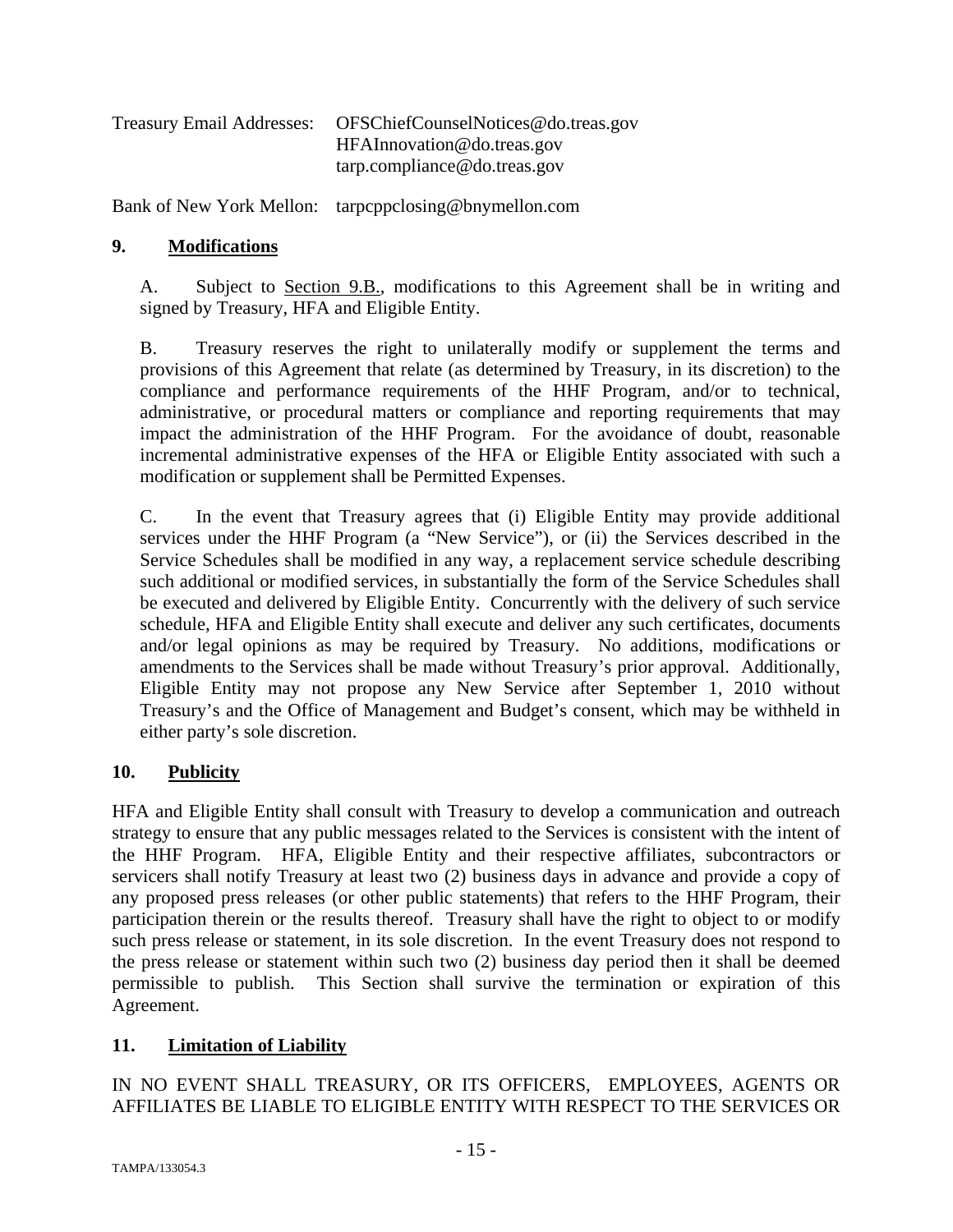THIS AGREEMENT, OR FOR ANY ACT OR OMISSION OCCURRING IN CONNECTION WITH THE FOREGOING, FOR ANY DAMAGES OF ANY KIND, INCLUDING, BUT NOT LIMITED TO DIRECT DAMAGES, INDIRECT DAMAGES, LOST PROFITS, LOSS OF BUSINESS, OR OTHER INCIDENTAL, CONSEQUENTIAL, SPECIAL OR PUNITIVE DAMAGES OF ANY NATURE OR UNDER ANY LEGAL THEORY WHATSOEVER, EVEN IF ADVISED OF THE POSSIBILITY OF SUCH DAMAGES AND REGARDLESS OF WHETHER OR NOT THE DAMAGES WERE REASONABLY FORESEEABLE; PROVIDED, HOWEVER, THAT THIS PROVISION SHALL NOT LIMIT TREASURY'S OBLIGATION TO REMIT PURCHASE PRICE PAYMENTS TO ELIGIBLE ENTITY IN ACCORDANCE WITH THIS AGREEMENT.

#### **12. Indemnification**

HFA and Eligible Entity agree respectively as set forth on Schedule E attached hereto and incorporated herein.

#### **13. Miscellaneous**

A. The recitals set forth at the beginning of this Agreement are true and accurate and are incorporated herein by this reference.

B. This Agreement is not a Federal procurement contract and is therefore not subject to the provisions of the Federal Property and Administrative Services Act (41 U.S.C. §§ 251- 260), the Federal Acquisition Regulations (48 CFR Chapter 1), or any other Federal procurement law.

C. Any provision of this Agreement that is determined to be prohibited or unenforceable in any jurisdiction shall, as to such jurisdiction, be ineffective to the extent of such prohibition or unenforceability without invalidating the remaining provisions of this Agreement, and no such prohibition or unenforceability in any jurisdiction shall invalidate such provision in any other jurisdiction.

D. Failure on the part of Treasury to insist upon strict compliance with any of the terms hereof shall not be deemed a waiver, nor will any waiver hereunder at any time be deemed a waiver at any other time. No waiver will be valid unless in writing and signed by an authorized officer of Treasury. No failure by Treasury to exercise any right, remedy, or power hereunder will operate as a waiver thereof or operate as a course of dealing as to which Eligible Entity may justifiably rely. The rights, remedies, and powers provided herein are cumulative and not exhaustive of any rights, remedies, and powers provided by law.

E. This Agreement shall inure to the benefit of and be binding upon the parties to this Agreement, and their permitted successors-in-interest. Treasury shall be permitted to assign its interest in this Agreement without the prior consent of HFA or Eligible Entity. Neither HFA, nor Eligible Entity shall be permitted to assign its interest in this Agreement without the prior written consent of Treasury, which may be withheld in Treasury's sole discretion.

F. This Agreement may be executed in two or more counterparts (and by different parties on separate counterparts), each of which shall be an original, but all of which together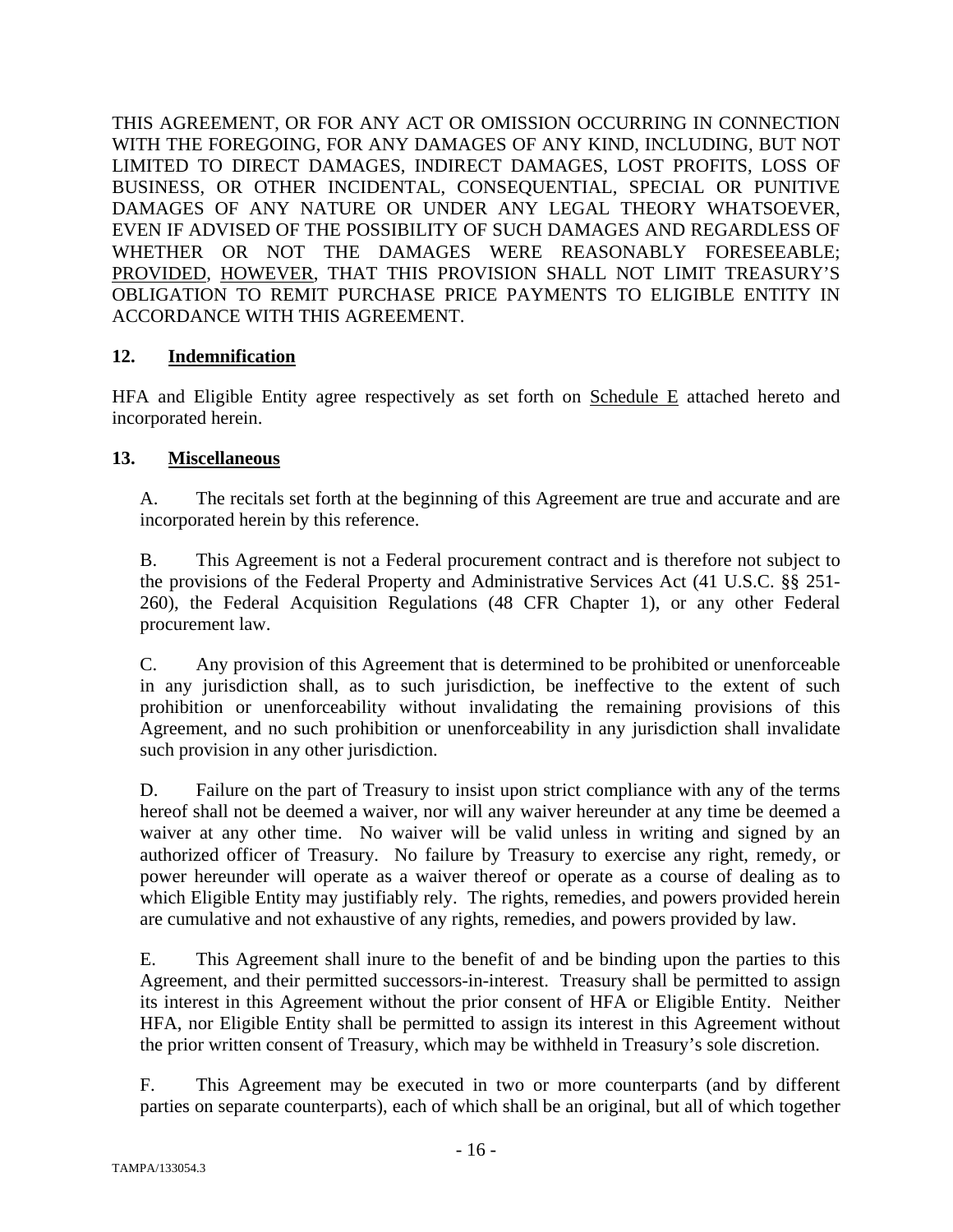shall constitute one and the same instrument. Facsimile or electronic copies of this Agreement, together with the Financial Instrument, the Service Schedules, and any certifications provided hereunder, shall be treated as originals for all purposes.

G. This Agreement, together with the Financial Instrument, Service Schedules, and the Certifications, constitutes the entire agreement of the parties with respect to the subject matter hereof.

H. Any provisions of this Agreement (including all documents incorporated by reference thereto) that contemplate their continuing effectiveness, including, but not limited to, Sections 2, 3, 4, 7, 10, 11, 12 and 13 of this Agreement, and the Financial Instrument, and any other provisions (or portions thereof) in this Agreement that relate to, or may impact, the ability of Treasury to fulfill its responsibilities in connection with the HHF Program, shall survive the expiration or termination of this Agreement.

#### **14. Defined Terms; Incorporation by Reference**

A. All references to this "Agreement" necessarily include, in all instances, this Agreement and all documents, exhibits and schedules incorporated into this Agreement by reference, whether or not so noted contextually, and all amendments and modifications thereto. Specific references throughout this Agreement to individual documents that are incorporated by reference into this Agreement are not inclusive of any other documents that are incorporated by reference, unless so noted contextually.

B. The term "Effective Date" means the date indicated as the Closing Date on Schedule A.

C. Exhibit A - Form of Financial Instrument, Exhibits B-1 and B-2 - Forms of Certification, Exhibit C - Form of Capital Draw Request, Exhibit D-1 - Form of Legal Opinion - HFA, Exhibit D-2 - Form of Legal Opinion - Eligible Entity (in each case, in form and, upon completion, in substance), Schedule A - Basic Information, Schedule B - Service Schedules, Schedule C - Permitted Expenses, Schedule D - Qualifications to Representations and Warranties, Schedule E - Indemnification, including all amendments and modifications thereto, are incorporated into this Agreement by this reference and given the same force and effect as though fully set forth herein.

#### [SIGNATURE PAGE FOLLOWS; REMAINDER OF PAGE INTENTIONALLY LEFT BLANK]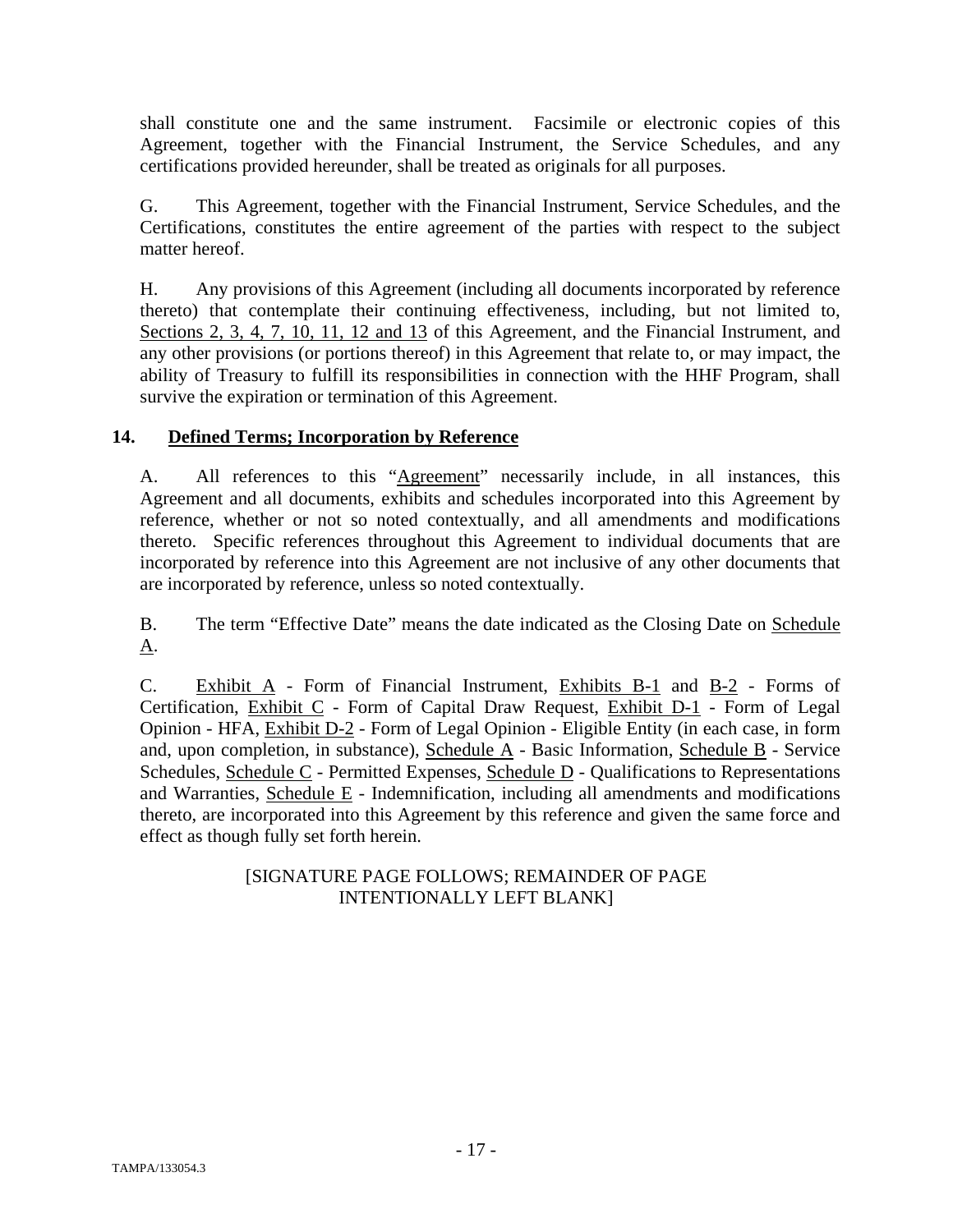**In Witness Whereof**, HFA, Eligible Entity and Treasury by their duly authorized officials hereby execute and deliver this Commitment to Purchase Financial Instrument and HFA Participation Agreement as of the Effective Date.

#### **HFA**: **TREASURY**:

GEORGIA HOUSING AND FINANCE **AUTHORITY** 

UNITED STATES DEPARTMENT OF THE **TREASURY** 

By: /s/ Michael A. Beatty By: Name: Michael A. Beatty Name: Herbert M. Allison, Jr.

Title: Executive Director Title: Assistant Secretary for Financial Stability

#### **ELIGIBLE ENTITY**:

GHFA AFFORDABLE HOUSING, INC.

By: /s/ Michael A. Beatty Name: Michael A. Beatty Title: Executive Director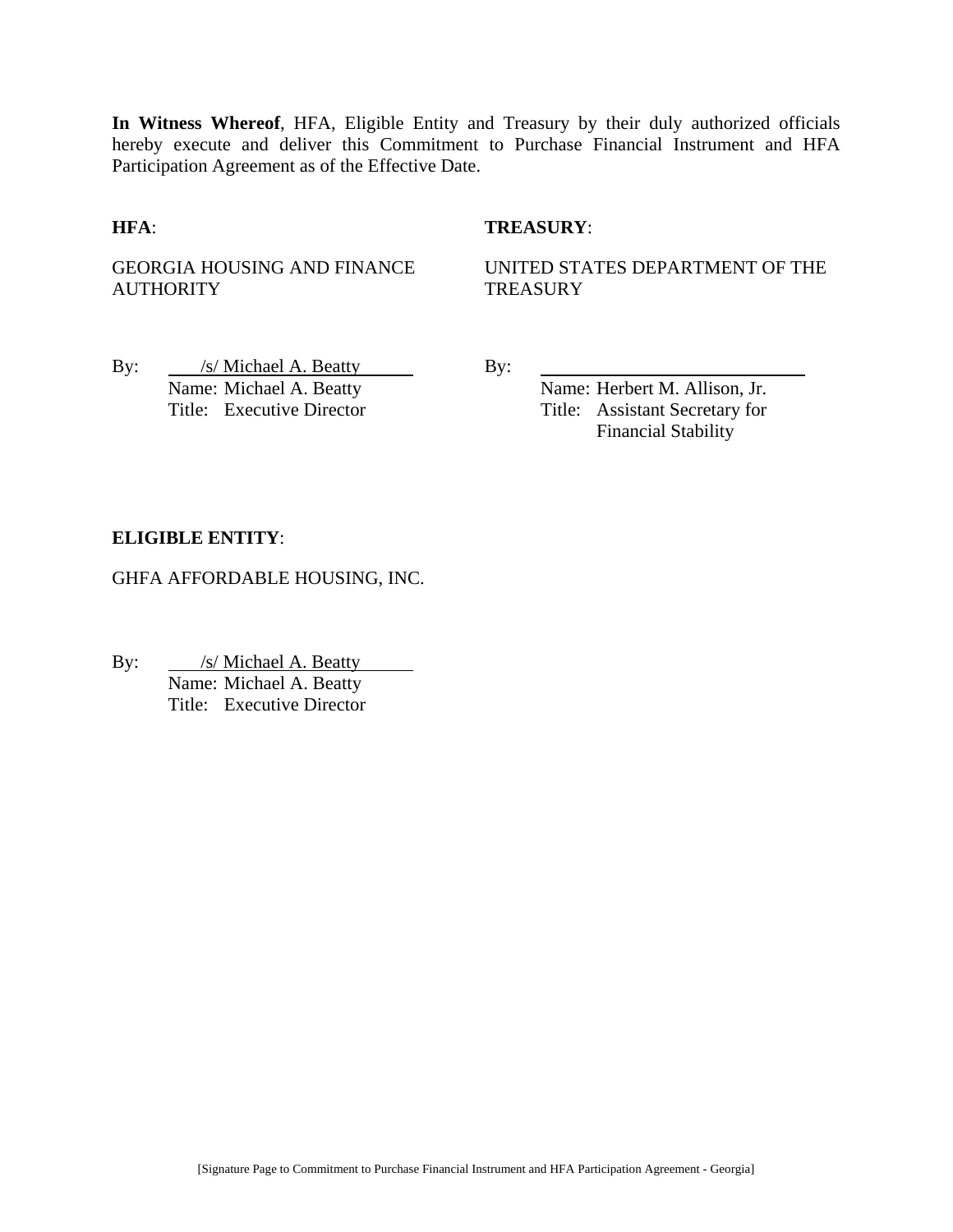In Witness Whereof, HFA, Eligible Entity and Treasury by their duly authorized officials hereby execute and deliver this Commitment to Purchase Financial Instrument and HFA Participation Agreement as of the Effective Date.

HFA:

#### **TREASURY:**

**TREASURY** 

GEORGIA HOUSING AND FINANCE **AUTHORITY** 

 $By:$ 

Name: Michael A. Beatty Title: Executive Director By:

Name: Herbert M. Allison, Jr. Title: Assistant Secretary for **Financial Stability** 

UNITED STATES DEPARTMENT OF THE

#### **ELIGIBLE ENTITY:**

GHFA AFFORDABLE HOUSING, INC.

By:

Name: Michael A. Beatty Title: Executive Director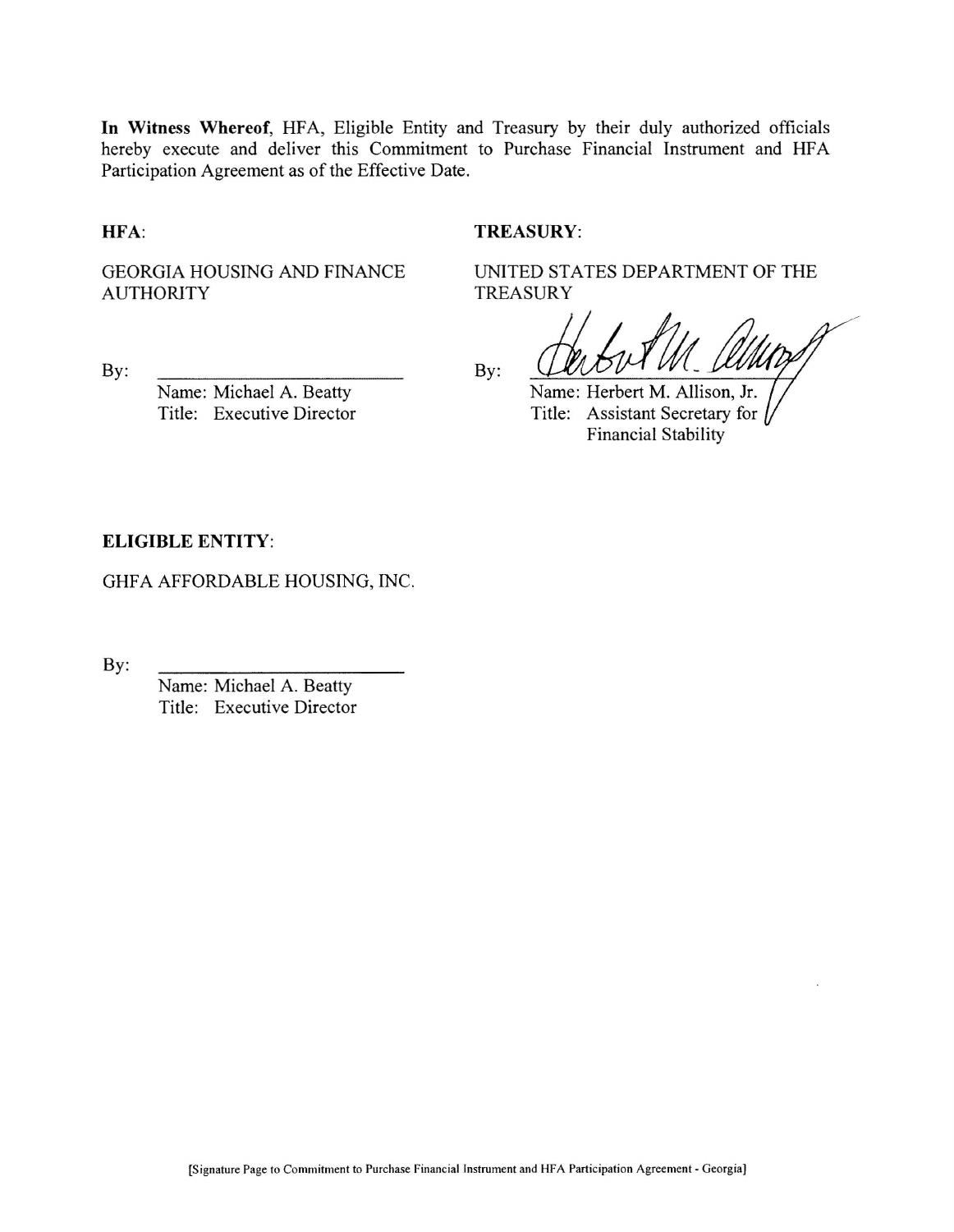#### **EXHIBITS AND SCHEDULES**

- Exhibit A Form of Financial Instrument
- Exhibit B-1 Form of HFA Certification
- Exhibit B-2 Form of Eligible Entity Certification
- Exhibit C Form of Capital Draw Request
- Exhibit D-1 Form of Legal Opinion HFA
- Exhibit D-2 Form of Legal Opinion Eligible Entity
- Schedule A Basic Information
- Schedule B Service Schedules
- Schedule C Permitted Expenses
- Schedule D Qualifications to Representations and Warranties
- Schedule E Indemnification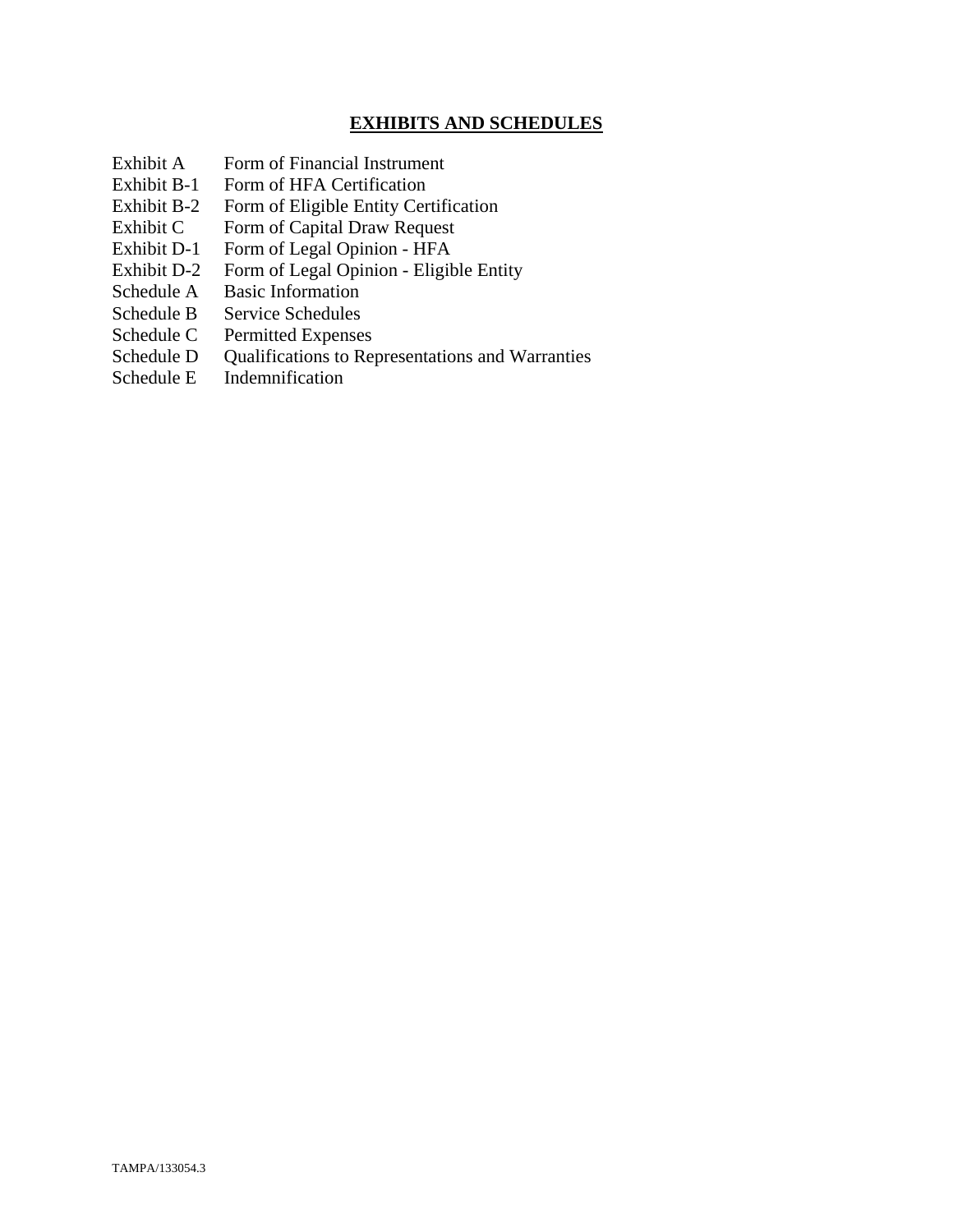#### **EXHIBIT A**

#### **FORM OF FINANCIAL INSTRUMENT**

This Financial Instrument is delivered by the undersigned party ("Eligible Entity") as provided in Section 1 of the Commitment to Purchase Financial Instrument and HFA Participation Agreement (the "Agreement"), entered into as of the Effective Date, by and among the United States Department of the Treasury ("Treasury"), the party designated as HFA in the Agreement ("HFA") and Eligible Entity. This Financial Instrument is effective as of the Effective Date. All of the capitalized terms that are used but not defined herein shall have the meanings ascribed to them in the Agreement.

For good and valuable consideration, the receipt and sufficiency of which are hereby acknowledged, Eligible Entity agrees as follows:

- 1. Eligible Entity Obligation; Purchase Price Consideration.
	- (a) Eligible Entity shall perform all Services described in the Service Schedules in consideration for the Purchase Price described in subsection (b) below, in accordance with the terms and conditions of the Agreement, to the satisfaction of Treasury. The conditions precedent to the payment by Treasury of the Purchase Price with respect to the Services are set forth in Section 3(B) of the Agreement.
	- (b) This Financial Instrument is being purchased by Treasury pursuant to Section 3 of the Agreement through the payment by Treasury of various payments referred to collectively in the Agreement as the "Purchase Price". This Financial Instrument is being purchased by Treasury in connection with Eligible Entity's participation in the Housing Finance Agency Innovation Fund for the Hardest Hit Housing Markets program (the "HHF Program") created under the Emergency Economic Stabilization Act of 2008 (P.L. 110-343), as amended, as the same may be amended from time to time ("EESA").
- 2. Repayment of Purchase Price. In the event a recipient of HHF Program funds repays any or all of the funds received from Eligible Entity in connection with the Services, Eligible Entity shall use such funds as follows:
	- (a) First, if such funds are repaid on or prior to December 31, 2017, Eligible Entity may use such repaid funds to continue to provide Services to other eligible homeowners up to and including December 31, 2017 or retain such repaid funds to fund the Permitted Expenses to the extent the full amount as indicated on Schedule C to the Agreement has not been drawn from Treasury pursuant to Section 3(A) of the Agreement. Any repaid funds retained by Eligible Entity to fund Permitted Expenses shall correspondingly reduce the amount that Eligible Entity may draw from Treasury pursuant to Section 3(A) of the Agreement to fund Permitted Expenses.
	- (b) Second, if such funds are repaid on or prior to December 31, 2017 and Eligible Entity is no longer providing the Services to new homeowners and the Permitted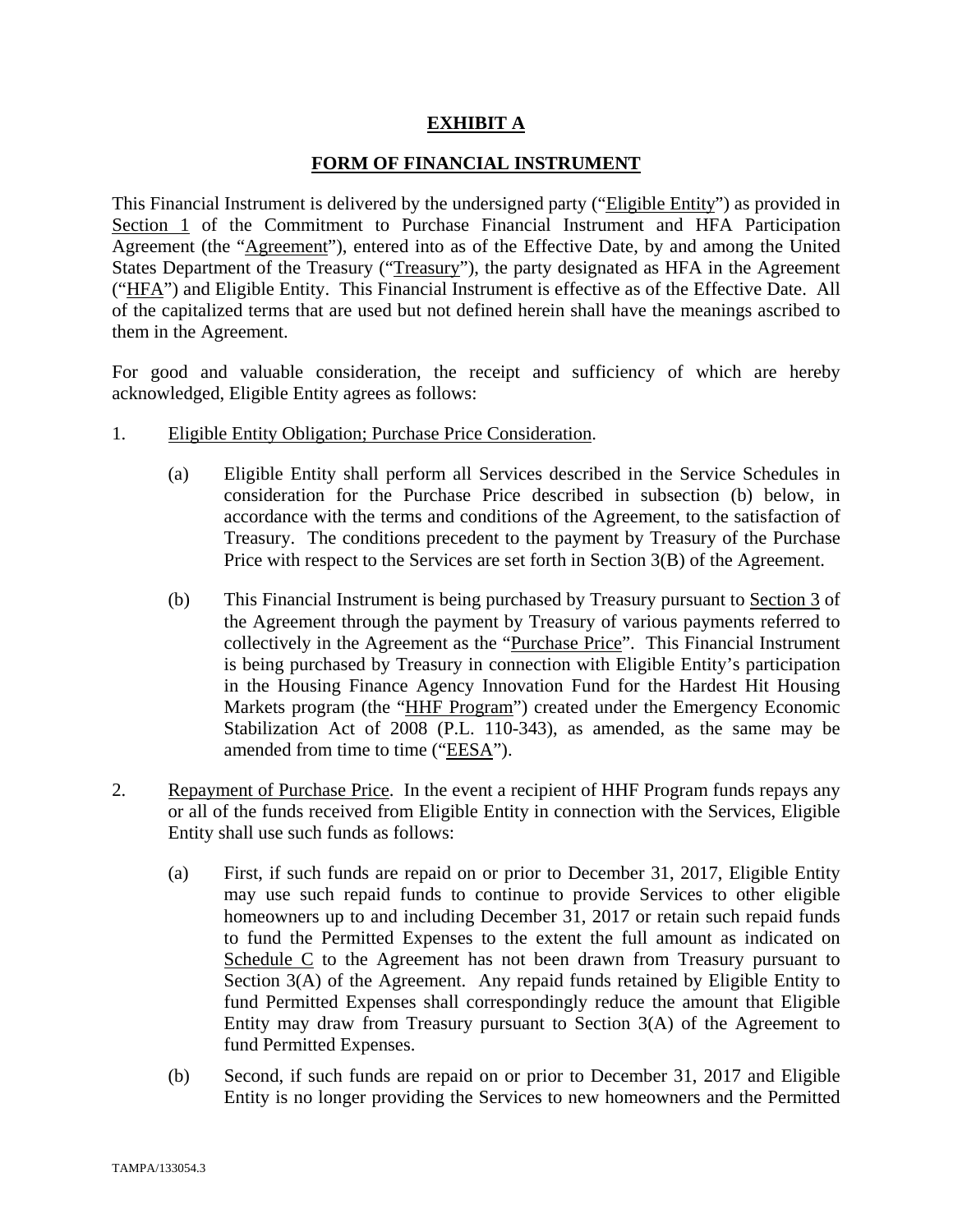Expenses have been fully funded, then Eligible Entity shall remit such funds to Treasury, monthly on the 15th day of each month or first business day thereafter.

- (c) Third, if such funds are repaid after December 31, 2017, Eligible Entity shall remit such funds to Treasury, monthly on the  $15<sup>th</sup>$  day of each month or first business day thereafter.
- 3. Final Repayment. In the event Eligible Entity is holding any HHF Programs funds, including, but not limited to, excess cash and amounts on deposit in the administrative reserve, as of December 31, 2017, such funds shall be returned to Treasury or its designee prior to 1:00 p.m. Eastern Standard Time on December 31, 2017.
- 4. Security Interest. As security for the performance of the Services and the other obligations of Eligible Entity under the Agreement, as such obligations are evidenced in this Financial Instrument, Eligible Entity has granted to Treasury a first lien priority security interest in the Depository Account and in any moneys, or investments, if any, held therein.
- 5. Representations, Warranties and Covenants. Eligible Entity represents and warrants that the representations and warranties set forth in the Agreement, on the date hereof, are, and on the date of each Capital Draw hereunder, shall be, true, correct, accurate and complete in all material respects. The truth and accuracy of such representations and warranties are continuing obligations of Eligible Entity. Additionally, all covenants of Eligible Entity set forth in Section 2 of the Agreement are incorporated herein by reference and Eligible Entity, on the date hereof, is not, and on the date of each Capital Draw hereunder, shall not be in breach of any such covenants. In the event that any of the representations or warranties made herein or in the Agreement cease to be true and correct, or the Eligible Entity breaches any of the covenants made herein or in the Agreement, Eligible Entity agrees to notify Treasury immediately and the same shall constitute an Event of Default hereunder.
- 6. Limitation of Liability

IN NO EVENT SHALL TREASURY, OR ITS OFFICERS, EMPLOYEES, AGENTS OR AFFILIATES BE LIABLE TO ELIGIBLE ENTITY WITH RESPECT TO THE SERVICES OR THE AGREEMENT, OR FOR ANY ACT OR OMISSION OCCURRING IN CONNECTION WITH THE FOREGOING, FOR ANY DAMAGES OF ANY KIND, INCLUDING, BUT NOT LIMITED TO DIRECT DAMAGES, INDIRECT DAMAGES, LOST PROFITS, LOSS OF BUSINESS, OR OTHER INCIDENTAL, CONSEQUENTIAL, SPECIAL OR PUNITIVE DAMAGES OF ANY NATURE OR UNDER ANY LEGAL THEORY WHATSOEVER, EVEN IF ADVISED OF THE POSSIBILITY OF SUCH DAMAGES AND REGARDLESS OF WHETHER OR NOT THE DAMAGES WERE REASONABLY FORESEEABLE; PROVIDED, HOWEVER, THAT THIS PROVISION SHALL NOT LIMIT TREASURY'S OBLIGATION TO REMIT PURCHASE PRICE PAYMENTS TO ELIGIBLE ENTITY IN ACCORDANCE WITH THE AGREEMENT.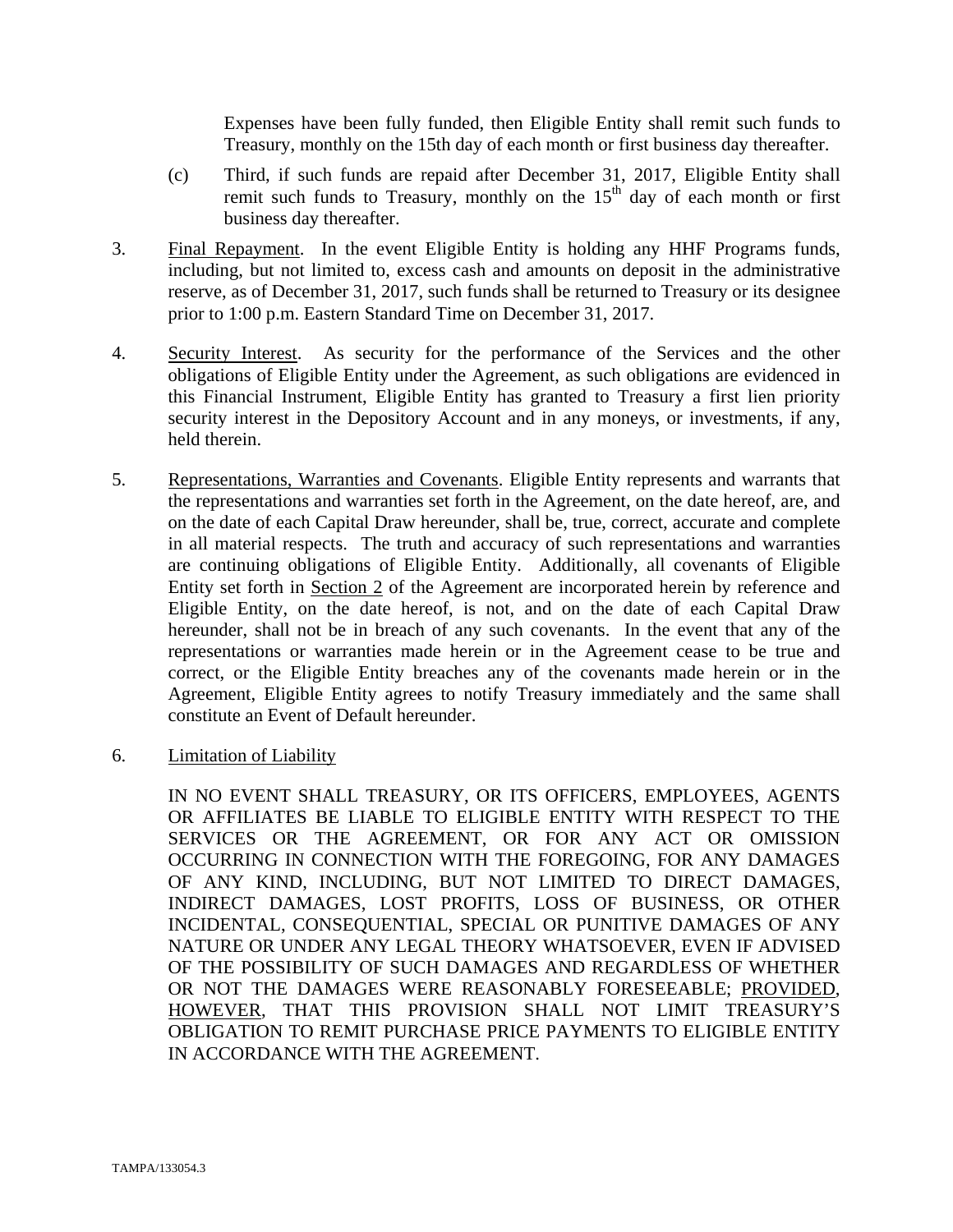#### 7. Indemnification

Eligible Entity agrees as set forth on  $S$ chedule E to the Agreement, which  $S$ chedule E is hereby incorporated into this Financial Instrument by reference.

IN WITNESS WHEREOF, Eligible Entity hereby executes this Financial Instrument on the date set forth below.

[INSERT FULL LEGAL NAME OF ELIGIBLE ENTITY]

By: <u> 1989 - Johann Barbara, martin a</u> Name: Title:

Date: \_\_\_\_\_\_\_\_\_\_\_\_ \_\_, 2010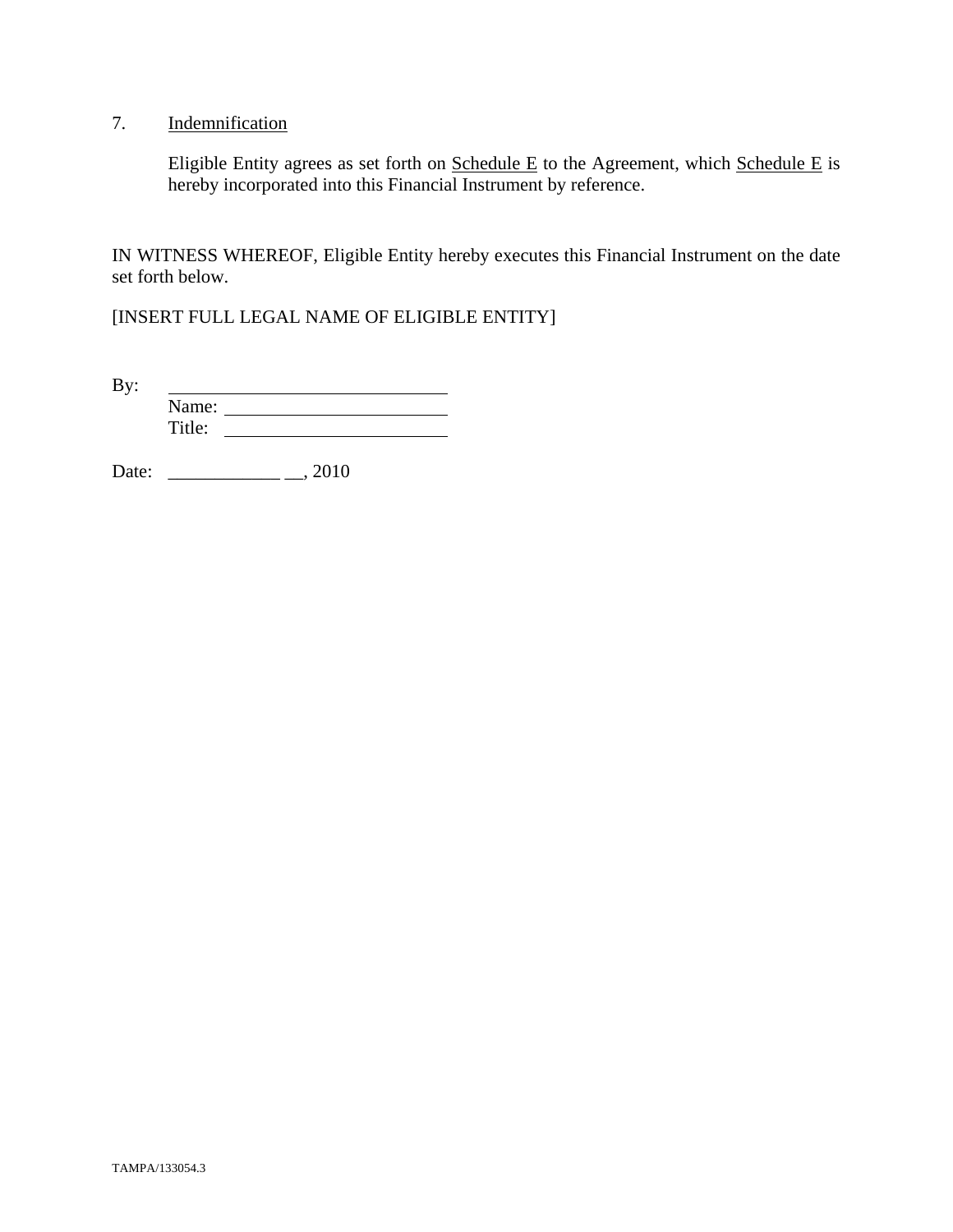#### **EXHIBIT B-1**

#### **FORM OF HFA CERTIFICATION**

This Certification is delivered as required by Section  $2.A(15)$  of that certain Commitment to Purchase Financial Instrument and HFA Participation Agreement (the "Agreement"), effective as of [INSERT CLOSING DATE], by and among the United States Department of the Treasury ("Treasury"), the undersigned party ("HFA") and the institution party thereto ("Eligible Entity"). All terms used, but not defined herein, shall have the meanings ascribed to them in the Agreement.

HFA hereby certifies, represents and warrants as of the date hereof that each of the representations and warranties of HFA contained in the Agreement are true, correct, accurate and complete in all material respects as of the date hereof. All covenants of HFA contained in the Agreement shall remain in full force and effect and HFA is not in breach of any such covenant.

Eligible Entity does not have HHF Program funds on hand of more than  $\frac{1}{2}$ [INSERT AN AMOUNT EQUAL TO 5% OF THE PROGRAM PARTICIPATION CAP]

HFA knows of no material deficiencies in the Internal Antifraud and Compliance Monitoring Program.

In the event that any part of the certification made herein is discovered not to be true and correct, HFA agrees to notify Treasury immediately.

\_\_\_\_\_\_\_\_\_\_\_\_\_\_\_\_\_\_\_\_\_\_\_\_\_\_\_\_\_\_\_\_\_\_\_\_ \_\_\_\_\_\_\_\_\_\_\_\_\_\_\_\_\_\_\_\_\_\_\_\_

[INSERT FULL LEGAL NAME OF HFA]:

[Name of Authorized Official] Date [Title of Authorized Official]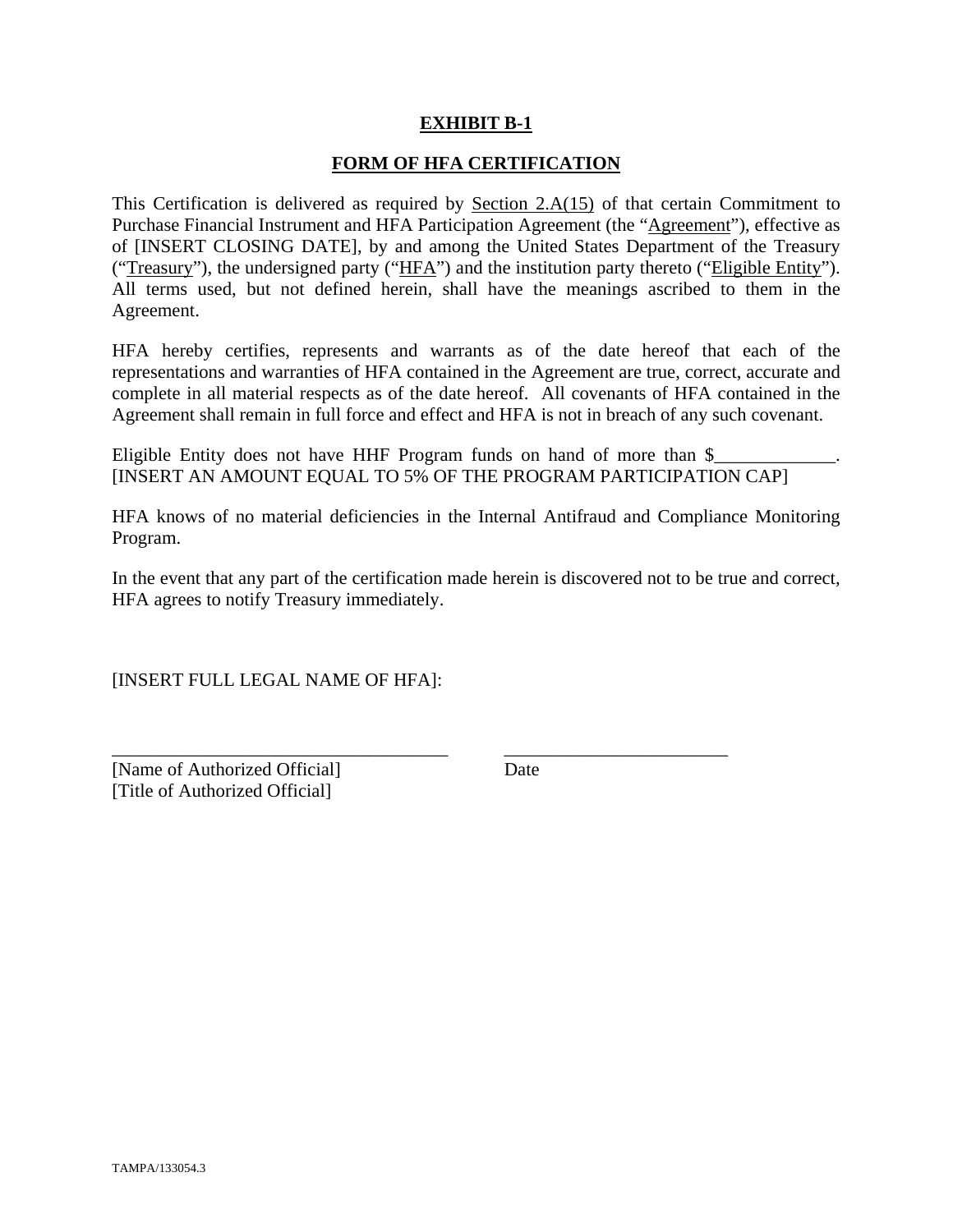#### **EXHIBIT B-2**

#### **FORM OF ELIGIBLE ENTITY CERTIFICATION**

This Certification is delivered as required by Section 2.A(15) of the Commitment to Purchase Financial Instrument and HFA Participation Agreement (the "Agreement"), effective as of [INSERT CLOSING DATE], by and among the United States Department of the Treasury ("Treasury"), the party designated as HFA in the Agreement and the undersigned party ("Eligible Entity"). All terms used, but not defined herein, shall have the meanings ascribed to them in the Agreement.

Eligible Entity hereby certifies, represents and warrants as of the date hereof that each of the representations and warranties of Eligible Entity contained in the Agreement are true, correct, accurate and complete in all material respects as of the date hereof. All covenants of Eligible Entity contained in the Agreement shall remain in full force and effect and Eligible Entity is not in breach of any such covenant.

Eligible Entity does not have HHF Program funds on hand of more than  $\$ [INSERT AN AMOUNT EQUAL TO 5% OF THE PROGRAM PARTICIPATION CAP]

Eligible Entity knows of no material deficiencies in the Internal Control Program or the Internal Antifraud and Compliance Monitoring Program.

In the event that any part of the certification made herein is discovered not to be true and correct, Eligible Entity agrees to notify Treasury immediately.

\_\_\_\_\_\_\_\_\_\_\_\_\_\_\_\_\_\_\_\_\_\_\_\_\_\_\_\_\_\_\_\_\_\_\_\_ \_\_\_\_\_\_\_\_\_\_\_\_\_\_\_\_\_\_\_\_\_\_\_\_

[INSERT FULL LEGAL NAME OF ELIGIBLE ENTITY]:

[Name of Authorized Official] Date [Title of Authorized Official]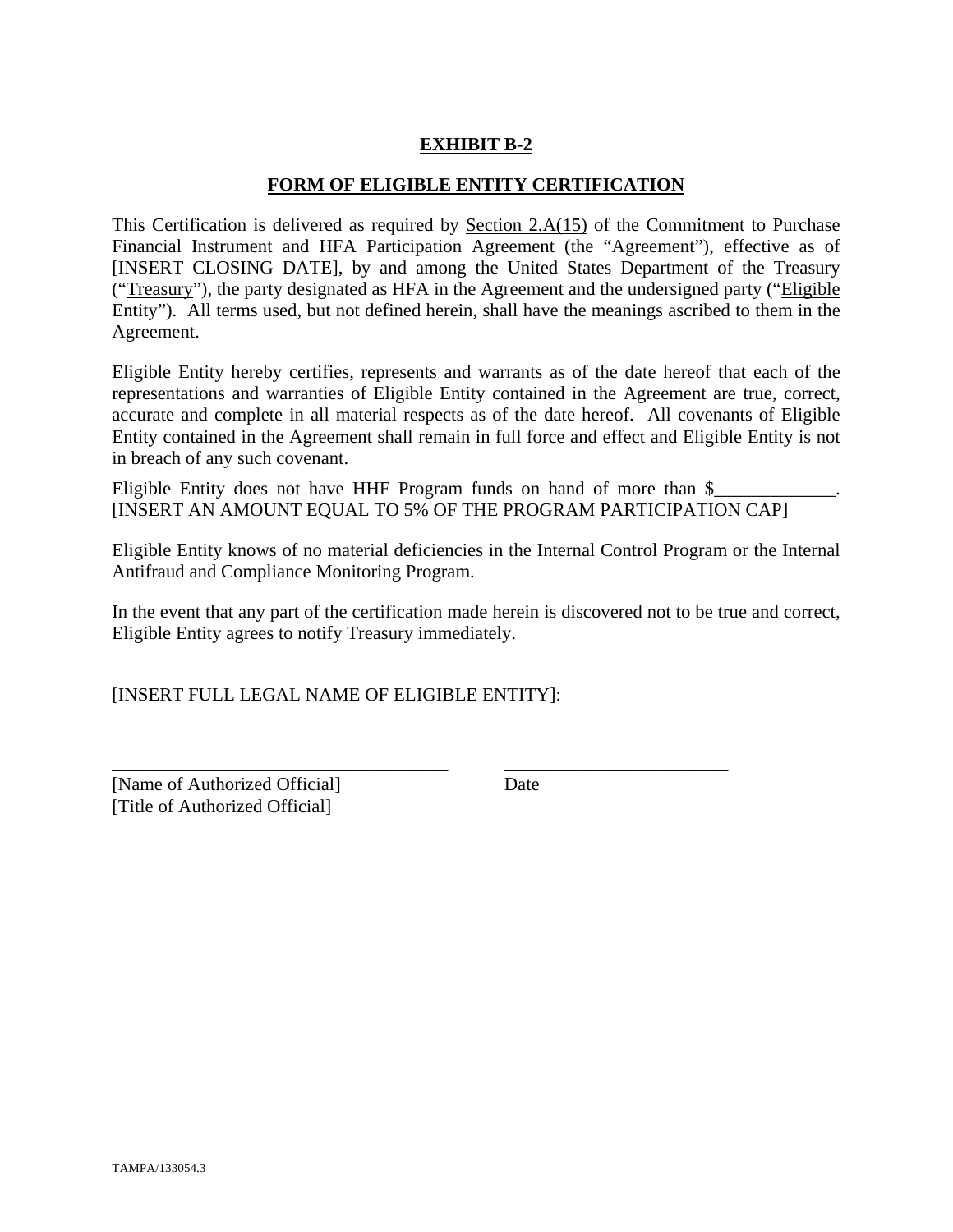#### **EXHIBIT C**

#### **FORM OF CAPITAL DRAW REQUEST**

[insert date]

The Bank of New York Mellon tarpcppclosing@bnymellon.com Attn: Matthew Sabino

The United States Department of the Treasury OFSChiefCounselNotices@do.treas.gov HFAInnovation@do.treas.gov tarp.compliance@do.treas.gov Attention: HFA Hardest Hit Fund

Ladies/Gentlemen:

 Reference is made to the Commitment to Purchase Financial Instrument and HFA Participation Agreement dated as of the date set forth on Schedule A thereto (as amended, supplemented or otherwise modified and in effect from time to time, the "HPA") by and among [insert HFA name] ("HFA"), [insert Eligible Entity name] ("Eligible Entity") and the United States Department of the Treasury ("Treasury"). Reference is also made to the Financial Instrument dated the date set forth on Schedule A to the HPA delivered by Eligible Entity to Treasury (the "Financial Instrument"). Capitalized terms used but not otherwise defined herein shall have the meaning given them in the HPA.

 In accordance with Section 3.A. of the HPA, the undersigned Eligible Entity hereby requests that The Bank of New York Mellon ("BNYM"), on behalf of Treasury, disburse the amounts set forth on the attached Capital Draw Schedule as a Capital Draw against the Purchase Price as described in the HPA to Eligible Entity on [insert date] (the "Funding Date").

 HFA and Eligible Entity, as applicable, hereby certify to Treasury and BNYM, as of the date hereof and on the Funding Date, that:

- (a) no default or Event of Default has occurred and is continuing as of the date hereof and on the Funding Date [other than  $\Box$ ];
- (b) each of the representations and warranties made by HFA and Eligible Entity in the HPA and Financial Instrument are true and correct on and as of such date, as if made on and as of the date hereof and on the Funding Date [other than ];
- (c) HFA and Eligible Entity are in compliance with the covenants and other agreements set forth in the HPA and Financial Instrument, which shall remain in full force and effect [other than \_\_\_\_\_\_\_\_\_\_\_\_\_\_];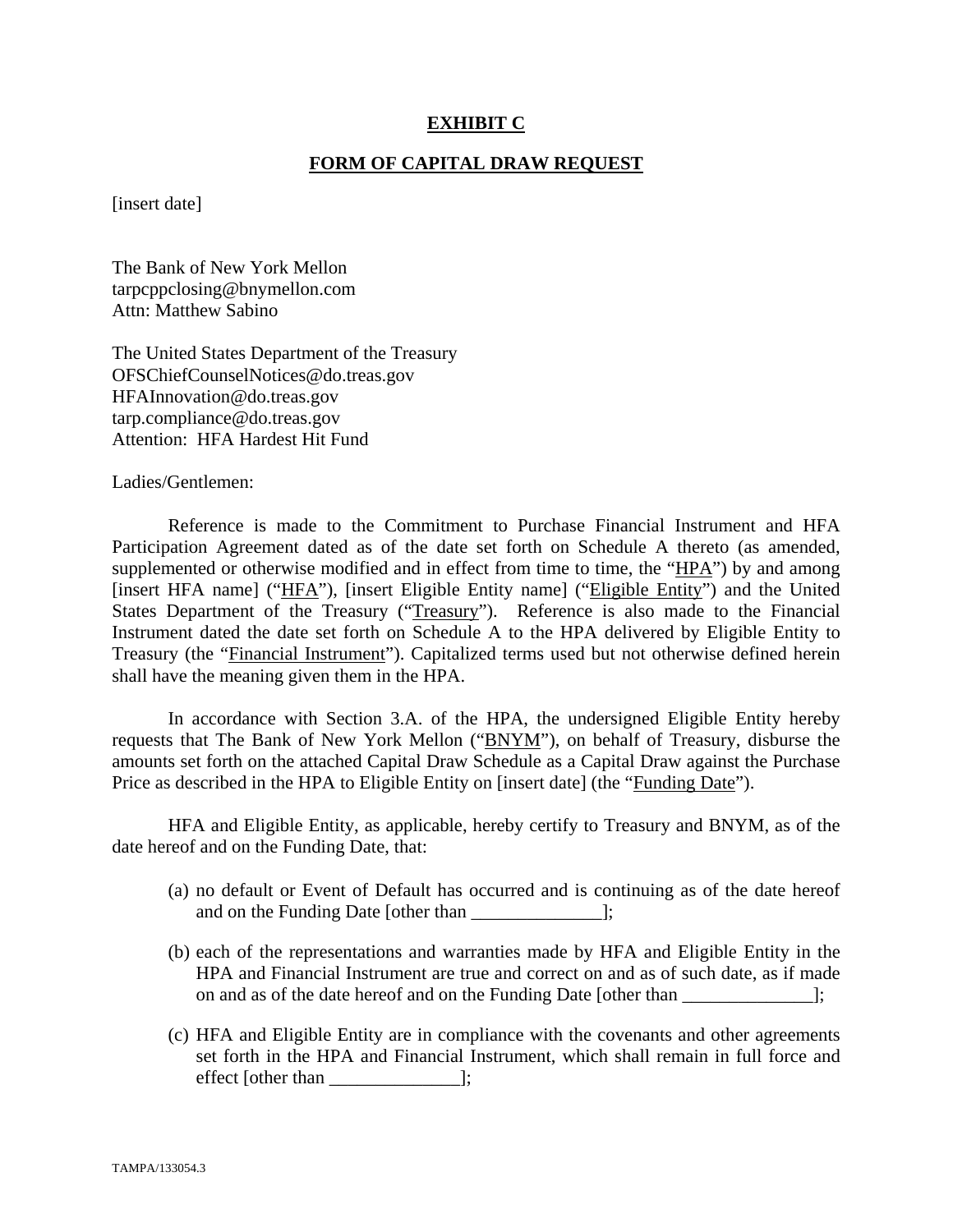- (d) all data and information set forth in this Capital Draw Request, including the Capital Draw Schedule, is true and correct in all respects; and
- (e) to our knowledge, there have been no Acts of Bad Faith by any HHF Recipient [other than  $\qquad$  ].

 In the event that any part of the certification made herein is discovered not to be true and correct after the date hereof, HFA or Eligible Entity, as applicable, shall notify Treasury immediately.

[INSERT FULL LEGAL NAME OF HFA]

[Name of Authorized Official] [Title of Authorized Official]

 $\overline{a}$ 

l

[INSERT FULL LEGAL NAME OF ELIGIBLE ENTITY]

[Name of Authorized Official] [Title of Authorized Official]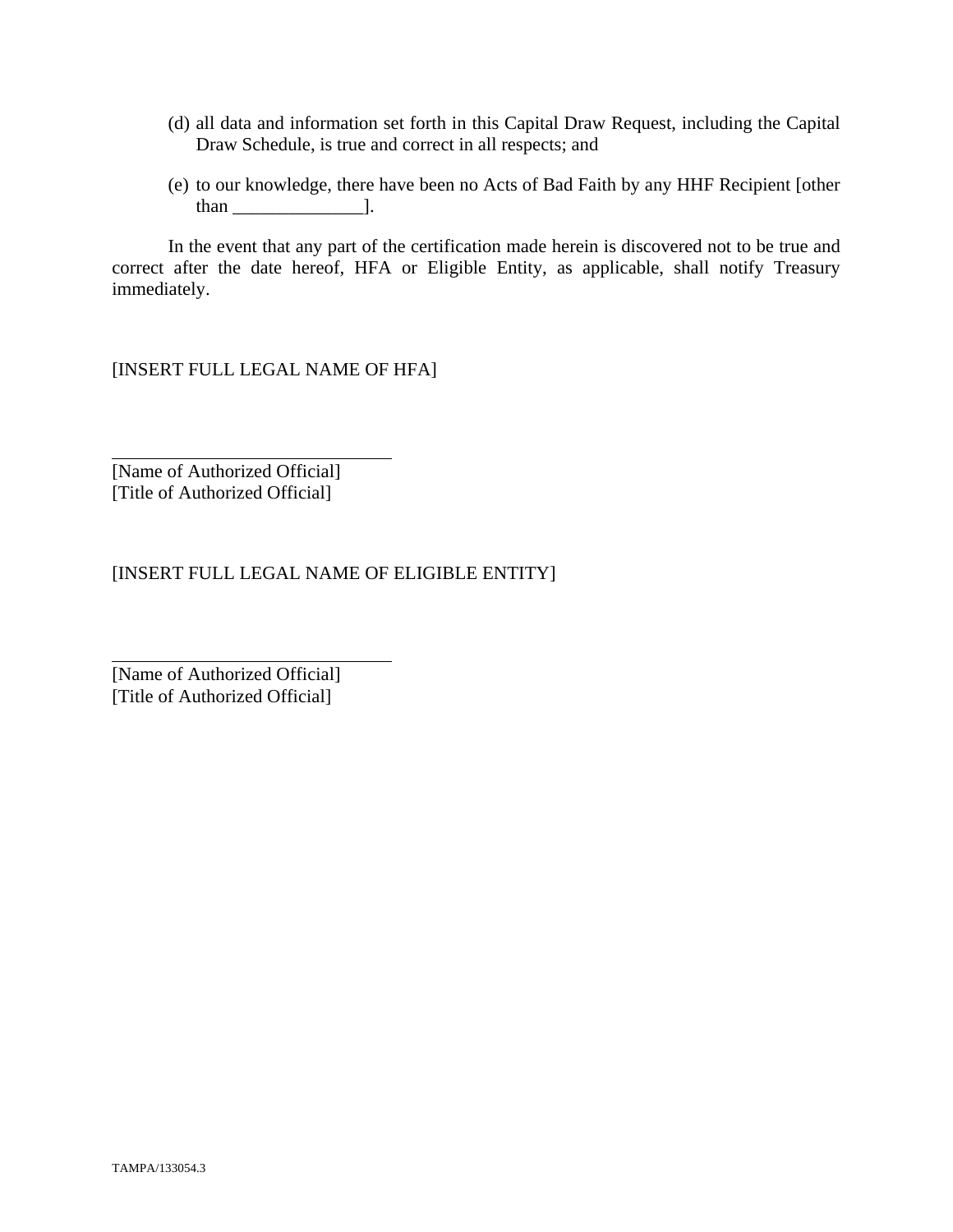#### **CAPITAL DRAW SCHEDULE**

| Capital Draw Request for:                                                                                  |               |
|------------------------------------------------------------------------------------------------------------|---------------|
| [ Program                                                                                                  | \$            |
| [ Program                                                                                                  | \$            |
| Program                                                                                                    | \$            |
| Permitted Administrative Expenses                                                                          | \$            |
| <b>Total Capital Draw Request</b>                                                                          | $\mathbb{S}$  |
| Total Capital Draw Request as a Percentage of Program Participation Cap <sup>1</sup> :                     | $\frac{0}{0}$ |
|                                                                                                            |               |
| Total Purchase Price funded to date, including current Capital Draw:                                       | \$            |
|                                                                                                            |               |
| Program Participation Cap:                                                                                 | \$            |
|                                                                                                            |               |
| Program Funds Remaining:                                                                                   | $\mathcal{S}$ |
|                                                                                                            |               |
| Amount of HHF Program funds on hand prior to this Capital Draw:                                            | \$            |
|                                                                                                            |               |
| HHF Program funds on hand prior to this Capital Draw as a Percentage of<br>Program Participation $Cap^2$ : | $\%$          |
|                                                                                                            |               |

<sup>1</sup> May not be less than 2.5% nor exceed 20%.<br><sup>2</sup> May not exceed 5.0% on the date of submission of the Draw Request.

**Depository Account Information/Wire Instructions for payment of Capital Draw:**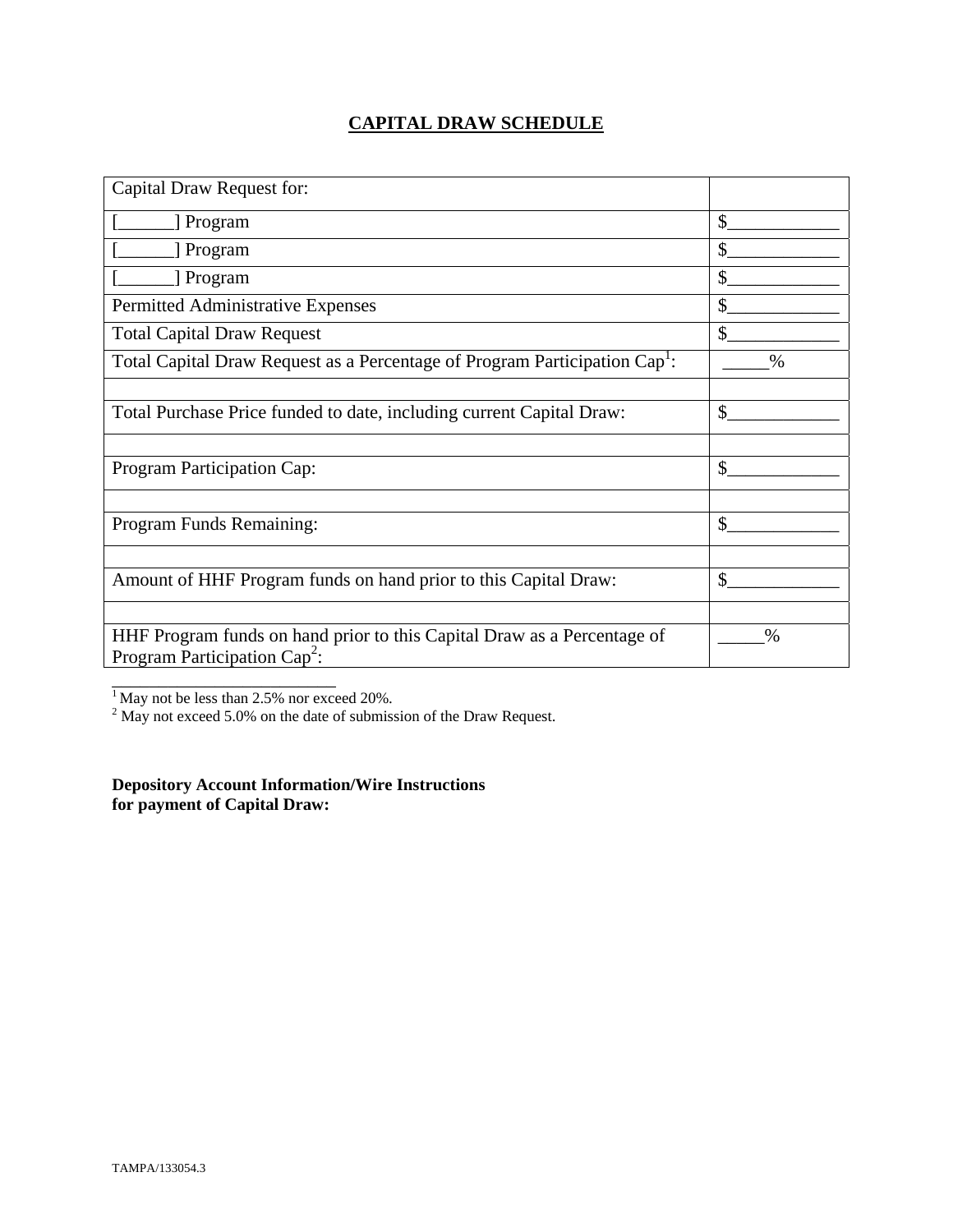#### **EXHIBIT D-1**

#### **FORM OF LEGAL OPINION - HFA**

#### [Customary introduction/qualifications]

1. HFA has been duly created and is validly existing as a \_\_\_\_\_\_\_\_\_\_\_\_\_\_\_\_\_\_\_\_ under the laws of the State of \_\_\_\_\_\_\_\_\_.

2. HFA has duly authorized the execution and delivery of the Agreement, and no further approval or authorization is required by HFA.

3. HFA has the power and authority to execute and deliver the Agreement and to perform its obligations thereunder.

4. The Agreement has been duly executed and delivered by HFA and, assuming due authorization, execution and delivery by the other parties thereto, constitutes a valid, legal and binding obligation of HFA, enforceable against HFA in accordance with its terms, except as the same may be limited by applicable bankruptcy, insolvency, reorganization, moratorium or similar laws affecting the enforcement of creditors' rights generally and general equitable principles, regardless of whether such enforceability is considered in a proceeding at law or in equity.

5. The execution and delivery by HFA of the Agreement and the performance by HFA of its obligations thereunder do not and will not: (i) violate the [organizational documents/Enabling Act] of HFA, (ii) to the best of our knowledge, after due inquiry, constitute a breach of or a default under any agreements or other instruments to which HFA is a party, (iii) to the best of our knowledge, after due inquiry, violate any judgment, decree or order of any court or administrative tribunal to which HFA is subject, or (iv) violate any Applicable Laws.

6. No consent, approval, authorization or other action by, or filing or registration with, any governmental authority of the United States or the State of \_\_\_\_\_\_\_\_\_\_ or any other entity having jurisdiction over HFA is required to be obtained prior to the execution and delivery of the Agreement or to perform the obligations contemplated thereby other than those consents, approvals, authorizations, filings, actions and registrations which have been obtained as of the date hereof.

7. HFA has obtained all necessary permits and licenses to perform its obligations under the Agreement.

8. There is no action, suit or proceeding, at law or in equity, or by or before any court or governmental agency, now pending or, to our knowledge, overtly threatened in writing against HFA that challenges the validity or enforceability of, or that seeks to enjoin the performance of, or seeks damages with respect to the Agreements or any of HFA's obligations thereunder.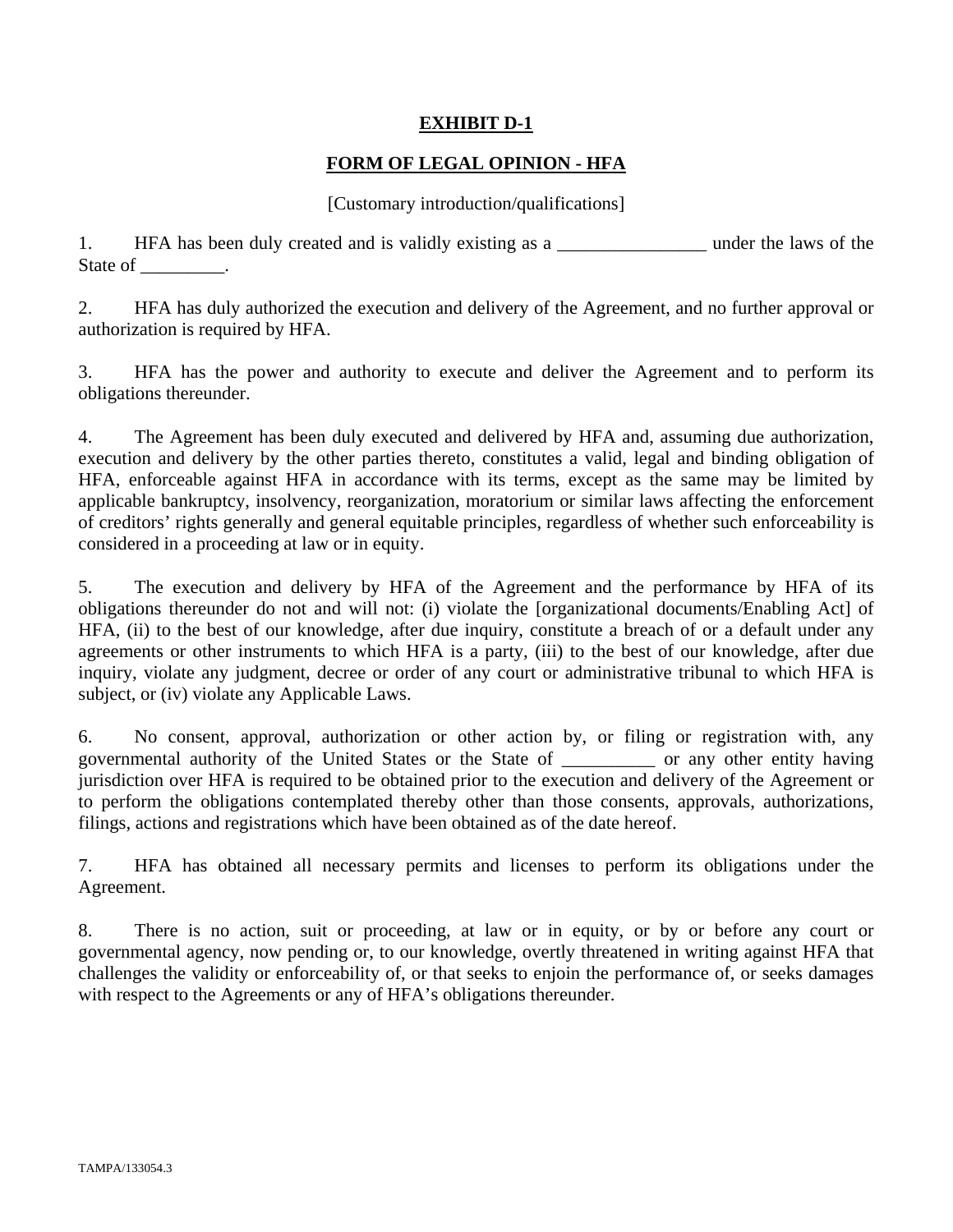#### **EXHIBIT D-2**

#### **FORM OF LEGAL OPINION - ELIGIBLE ENTITY**

#### [Customary introduction/qualifications]

1. Eligible Entity has been duly incorporated and is validly existing as a \_\_\_\_\_\_\_\_\_\_\_\_\_\_\_\_\_\_ and is in good standing under the laws of the State of \_\_\_\_\_\_\_\_.

2. Eligible Entity has duly authorized the execution and delivery of the Agreement and the Financial Instrument by all necessary [corporate] action, and no further approval or authorization is required by Eligible Entity.

3. Eligible Entity has the power and authority to execute and deliver the Agreement and the Financial Instrument and to perform its obligations thereunder.

4. Each of the Agreement and the Financial Instrument has been duly executed and delivered by Eligible Entity and, assuming due authorization, execution and delivery by the other parties thereto, each constitutes a valid, legal and binding obligation of Eligible Entity, enforceable against Eligible Entity in accordance with its terms, except as the same may be limited by applicable bankruptcy, insolvency, reorganization, moratorium or similar laws affecting the enforcement of creditors' rights generally and general equitable principles, regardless of whether such enforceability is considered in a proceeding at law or in equity.

5. The execution and delivery by Eligible Entity of the Agreement and the Financial Instrument and the performance by Eligible Entity of its obligations thereunder do not and will not: (i) violate the [organizational documents] of Eligible Entity, (ii) to the best of our knowledge, after due inquiry, constitute a breach of or a default under any agreements or other instruments to which Eligible Entity is a party, (iii) to the best of our knowledge, after due inquiry, violate any judgment, decree or order of any court or administrative tribunal to which Eligible Entity is subject, or (iv) violate any Applicable Laws.

6. No consent, approval, authorization or other action by, or filing or registration with, any governmental authority of the United States or the State of \_\_\_\_\_\_\_\_\_\_ or any other entity having jurisdiction over Eligible Entity is required to be obtained prior to the execution and delivery of the Agreement and the Financial Instrument or to perform the Services contemplated thereby other than those consents, approvals, authorizations, filings, actions and registrations which have been obtained as of the date hereof.

7. Eligible Entity has obtained all necessary permits and licenses to perform the Services it is obligated to perform under the Agreement.

8. There is no action, suit or proceeding, at law or in equity, or by or before any court or governmental agency, now pending or, to our knowledge, overtly threatened in writing against Eligible Entity that challenges the validity or enforceability of, or that seeks to enjoin the performance of, or seeks damages with respect to, the Agreement, the Financial Instrument or the Services.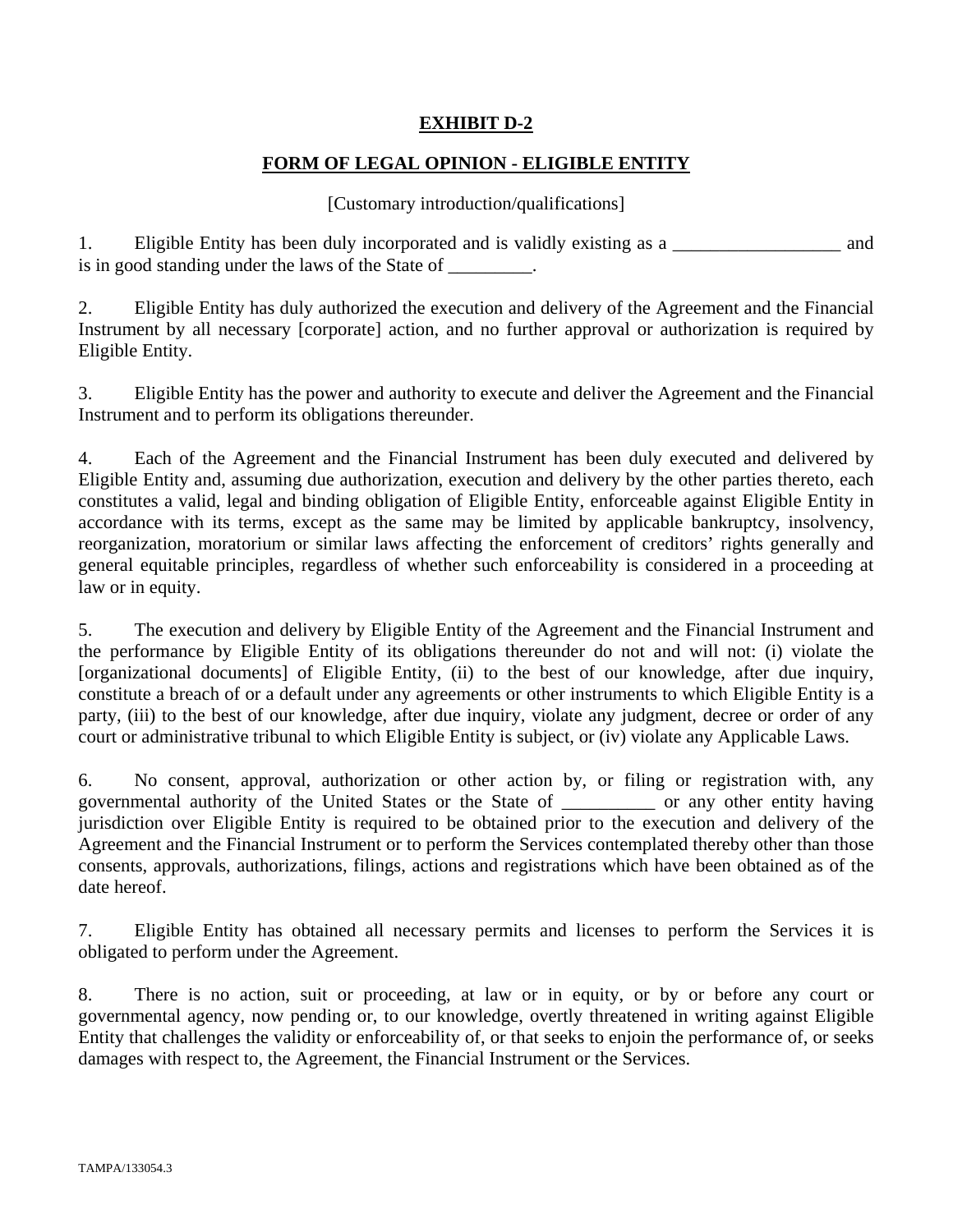#### **SCHEDULE A**

#### **BASIC INFORMATION**

# Eligible Entity Information:<br>Name of the Eligible Entity:

Corporate or other organizational form: Non-profit corporation

Jurisdiction of organization: State of Georgia

Notice Information:

#### GHFA Affordable Housing, Inc.

# HFA Information: Name of HFA: Georgia Housing and Finance Authority Organizational form: A body corporate and politic, instrumentality of the state and a public corporation performing an essential governmental function (and not a state agency) Date of Application: September 1, 2010 Notice Information:

| <b>Program Participation Cap:</b>               | \$126,650,987                                                                                                                                      |
|-------------------------------------------------|----------------------------------------------------------------------------------------------------------------------------------------------------|
| <b>Closing Date:</b>                            | September 23, 2010                                                                                                                                 |
| Eligible Entity Depository Account Information: | See account information set forth in the<br>Account Control Agreement between<br>Treasury and Eligible Entity regarding the<br><b>HHF</b> Program. |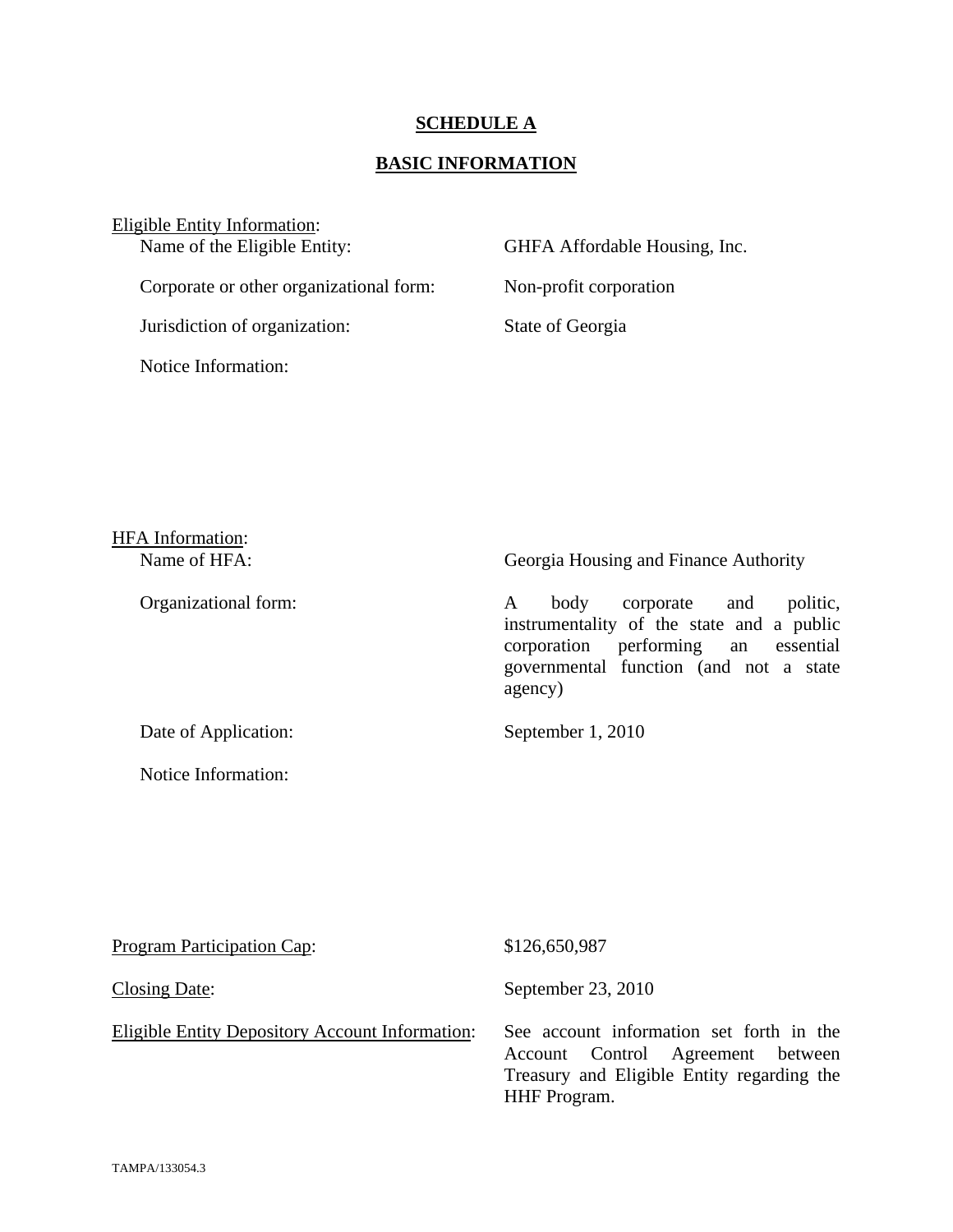#### **SCHEDULE B**

#### **SERVICE SCHEDULES**

The attached Service Schedules (numbered sequentially as Service Schedule B-1, Service Schedule B-2, et seq.) together comprise Schedule B to that certain Commitment to Purchase Financial Instrument and HFA Participation Agreement, entered into as of the Effective Date, by and among the United States Department of the Treasury and the undersigned parties.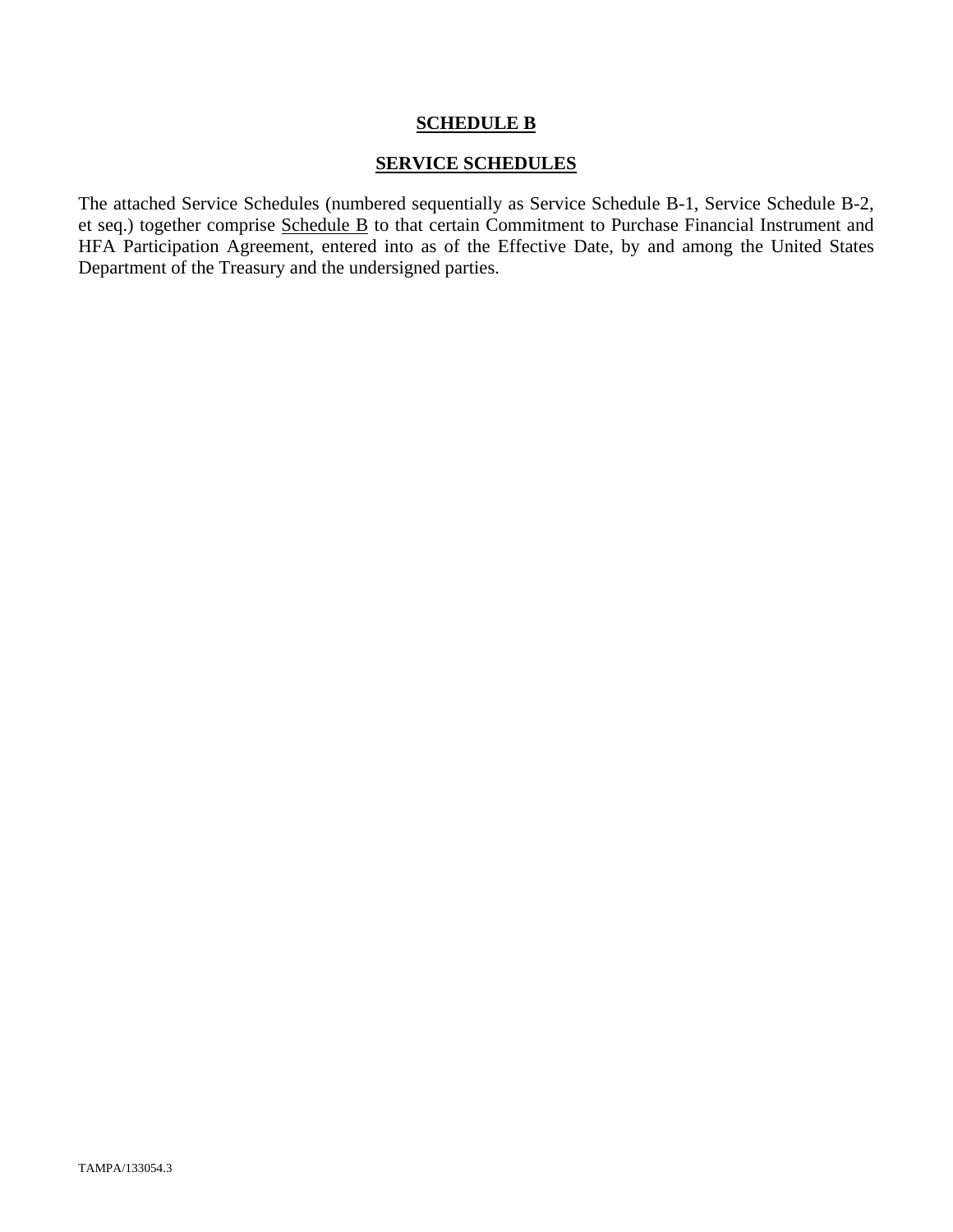#### **SERVICE SCHEDULE B-1**

#### **Georgia Housing Finance Authority**

#### **Mortgage Payment Assistance (MPA)**

# **Summary Guidelines**

| 1. | <b>Program Overview</b>     | The Georgia Housing Finance Authority (GHFA) Mortgage                                                                 |  |  |  |
|----|-----------------------------|-----------------------------------------------------------------------------------------------------------------------|--|--|--|
|    |                             | Payment Assistance (MPA) program will provide loans to                                                                |  |  |  |
|    |                             | unemployed and substantially under-employed homeowners to                                                             |  |  |  |
|    |                             | help them remain in their homes and prevent avoidable                                                                 |  |  |  |
|    |                             | foreclosures despite loss of income due to involuntary job loss.                                                      |  |  |  |
|    |                             | Loan proceeds will be used to pay mortgage payments<br>(including escrowed items) while the homeowner seeks           |  |  |  |
|    |                             |                                                                                                                       |  |  |  |
|    |                             | employment or completes training for a new career. Full<br>payments will be remitted to the homeowners' servicer each |  |  |  |
|    |                             |                                                                                                                       |  |  |  |
|    |                             | month. Homeowners will pay an affordable portion of the                                                               |  |  |  |
|    |                             | mortgage payment directly to GHFA.                                                                                    |  |  |  |
| 2. | <b>Program Goals</b>        | The goal is to provide assistance over the next $5$ years to $6,829$                                                  |  |  |  |
|    |                             | homeowners to prevent foreclosures. Mortgage Payment                                                                  |  |  |  |
|    |                             | Assistance (MPA) will be provided as follows:                                                                         |  |  |  |
|    |                             |                                                                                                                       |  |  |  |
|    |                             | <b>Short-Term Assistance</b>                                                                                          |  |  |  |
|    |                             | Monthly mortgage payments to assist unemployed or                                                                     |  |  |  |
|    |                             | substantially under-employed homeowners while they look for a                                                         |  |  |  |
|    |                             | new job.                                                                                                              |  |  |  |
|    |                             | <b>Reinstatement Assistance</b>                                                                                       |  |  |  |
|    |                             | One-time payment for homeowners who have found a new job                                                              |  |  |  |
|    |                             | and can make ongoing payments, but need help to bring their                                                           |  |  |  |
|    |                             | mortgage current and avoid foreclosure due to arrearages                                                              |  |  |  |
|    |                             | accumulated during a period of unemployment or substantial                                                            |  |  |  |
|    |                             |                                                                                                                       |  |  |  |
|    |                             | underemployment.                                                                                                      |  |  |  |
| 3. | <b>Target</b>               | unemployed<br>Homeowners<br>who<br>substantially<br><b>or</b><br>are                                                  |  |  |  |
|    | <b>Population/Areas</b>     | underemployed, and/or re-employed but need help bringing their                                                        |  |  |  |
|    |                             | mortgage current due to arrearages accumulated during a period                                                        |  |  |  |
|    |                             | of unemployment or substantial underemployment.                                                                       |  |  |  |
|    |                             | GHFA has determined that 65% of the counties throughout the                                                           |  |  |  |
|    |                             | state are "hard hit" due to the county's unemployment rate                                                            |  |  |  |
|    |                             | exceeding the state average for the past 12 months. As a result,                                                      |  |  |  |
|    |                             | this Program will be available statewide.                                                                             |  |  |  |
| 4. | <b>Program Allocation</b>   | \$114,446,700.00                                                                                                      |  |  |  |
|    | (Excluding                  |                                                                                                                       |  |  |  |
|    | <b>Administrative</b>       |                                                                                                                       |  |  |  |
|    | <b>Expenses</b> )           |                                                                                                                       |  |  |  |
|    |                             | fault                                                                                                                 |  |  |  |
| 5. | <b>Borrower Eligibility</b> | through no<br>of<br>who,<br>their<br>Homeowners<br>own,<br>are                                                        |  |  |  |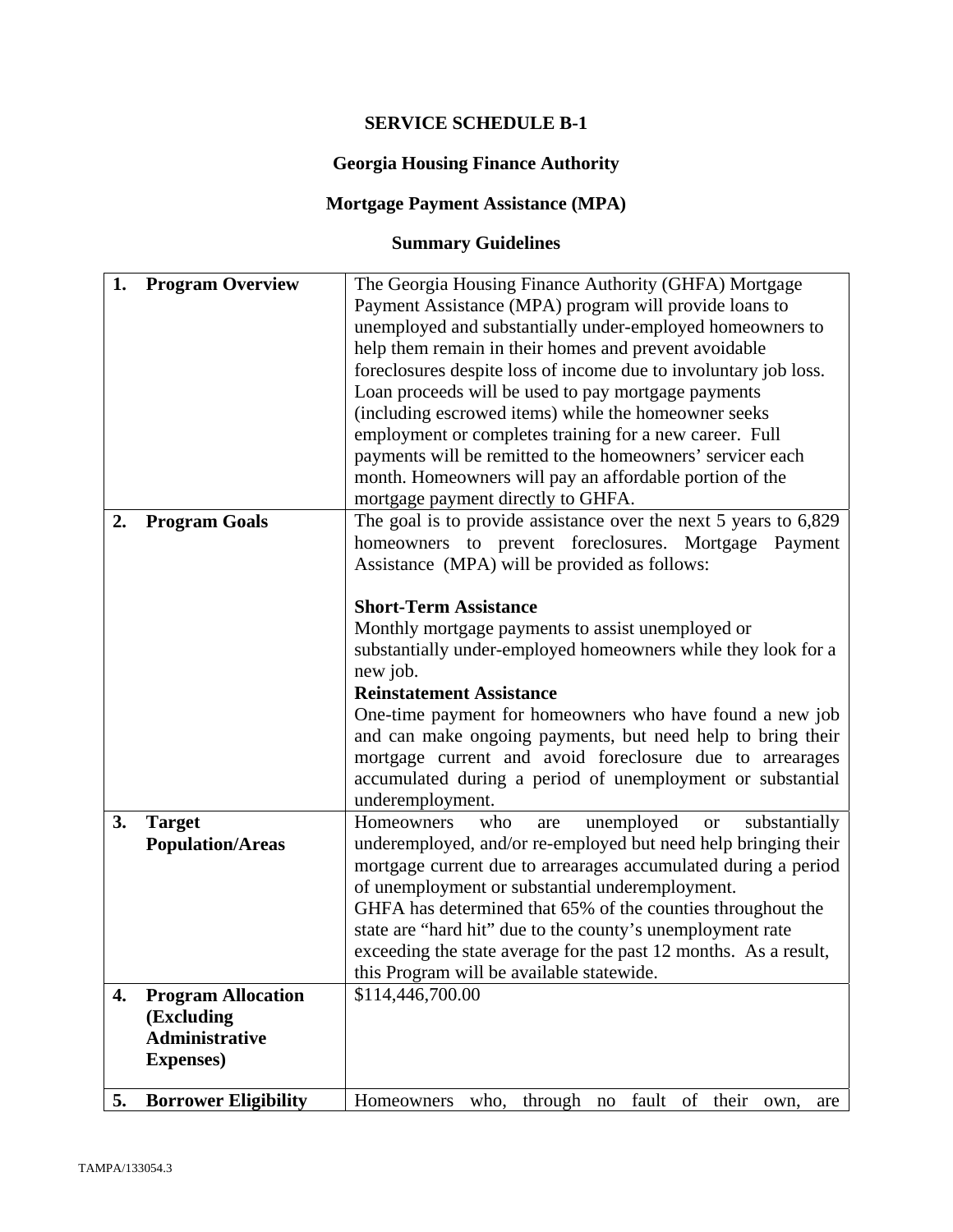| <b>Criteria</b>                                             | unemployed or substantially under-employed and are at risk of<br>foreclosure, but with temporary assistance are likely to be<br>successful in retaining their homes. Homeowners will be<br>required to provide a financial hardship affidavit with<br>appropriate documentation on the cause of their hardship. For<br>most homeowners, this will be documentation from the Georgia<br>Department of Labor confirming a job loss and receipt of<br>unemployment benefits.<br>Homeowners with a history of timely mortgage payments prior<br>to the job loss/income loss.<br>Homeowners must be legal U.S. Residents.<br><b>Underwriting Criteria</b>                                                                                                       |  |
|-------------------------------------------------------------|------------------------------------------------------------------------------------------------------------------------------------------------------------------------------------------------------------------------------------------------------------------------------------------------------------------------------------------------------------------------------------------------------------------------------------------------------------------------------------------------------------------------------------------------------------------------------------------------------------------------------------------------------------------------------------------------------------------------------------------------------------|--|
|                                                             | $\checkmark$ Homeowner became unemployed through no fault of<br>his/her own.<br>$\checkmark$ Satisfactory mortgage payment history prior to the job                                                                                                                                                                                                                                                                                                                                                                                                                                                                                                                                                                                                        |  |
|                                                             | loss/income loss.<br>Monthly mortgage payments (including escrowed items)<br>are greater than 31% of household income after job loss.<br>$\checkmark$ Combined Loan-to-Value ratio equal to or less than 125<br>% (sum of all mortgage debt divided by the value of the<br>property.)<br>$\checkmark$ Total Unpaid Principal Balance less than or equal to<br>\$417,000.<br>$\checkmark$ Property must be owner occupied as homeowner's<br>principal residence.<br>$\checkmark$ Homeowner must be a legal resident of the United<br>States.<br>$\checkmark$ Applicant must be the owner of subject property.<br>$\checkmark$ Homeowner has obtained a new job with sufficient<br>income to support their current mortgage payment.<br>(Reinstatement Only) |  |
| <b>Property / Loan</b><br>6.<br><b>Eligibility Criteria</b> | Existing single-family homes or condominiums (attached or<br>detached) including manufactured homes (permanently affixed<br>to a foundation on real estate owned by the borrower.)                                                                                                                                                                                                                                                                                                                                                                                                                                                                                                                                                                         |  |
|                                                             | Owner-occupied, primary residences located in Georgia.                                                                                                                                                                                                                                                                                                                                                                                                                                                                                                                                                                                                                                                                                                     |  |
|                                                             | Mortgages with:<br>$\checkmark$ Combined Loan-to-Value ratio equal to or less than<br>125% (sum of all mortgage debt divided by the value of<br>the property.)<br>Total Unpaid Principal Balance less than or equal to<br>\$417,000.                                                                                                                                                                                                                                                                                                                                                                                                                                                                                                                       |  |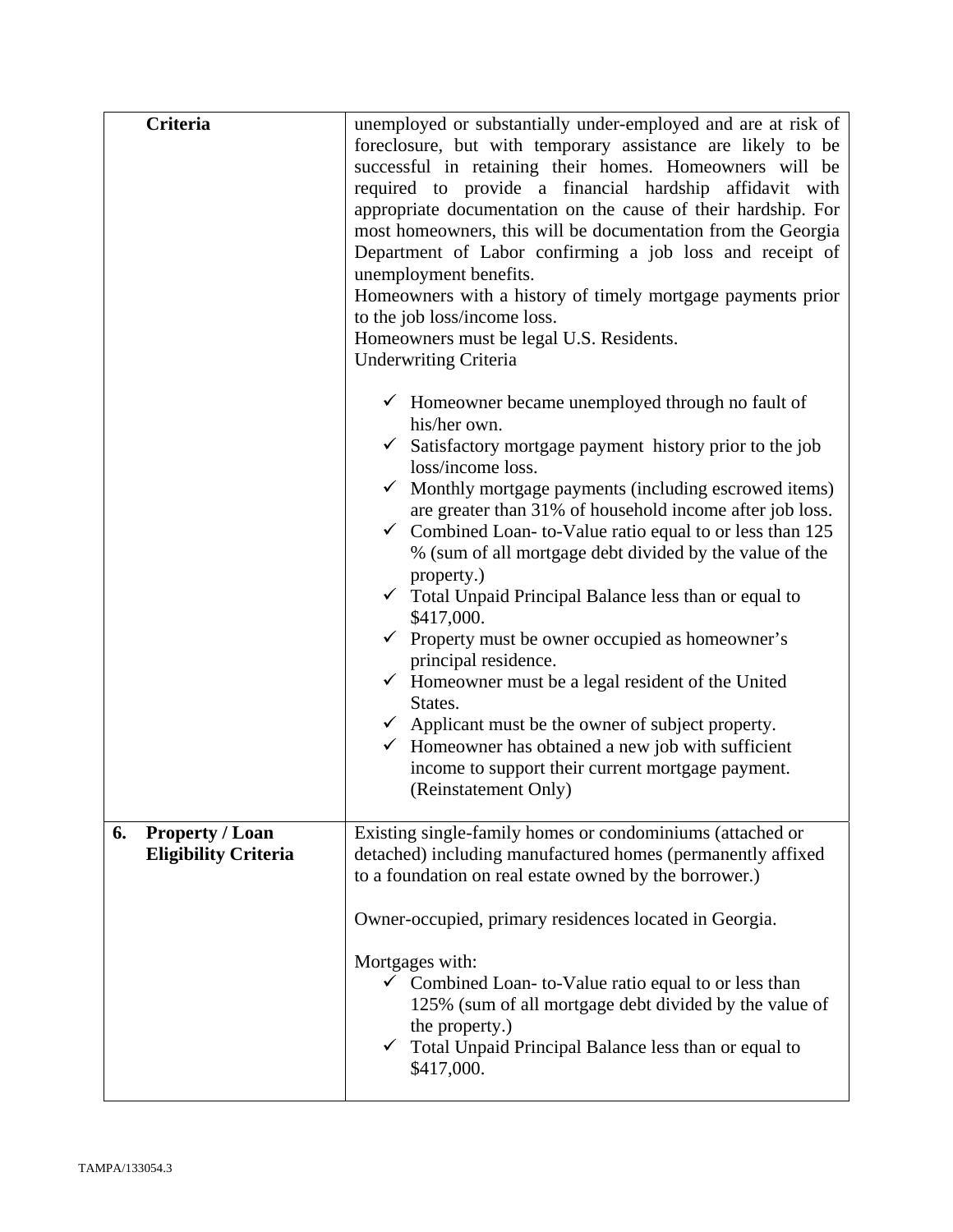| 7. | <b>Program Exclusions</b>                 | Mortgages with:<br>✔ Total Unpaid Principal Balances (all mortgages on<br>property) greater than \$417,000.<br>$\checkmark$ Total monthly payments (including escrowed items) less<br>than 31% of current income are not eligible.                                                                                                                                                                                                                                                                                                                                                                                        |  |
|----|-------------------------------------------|---------------------------------------------------------------------------------------------------------------------------------------------------------------------------------------------------------------------------------------------------------------------------------------------------------------------------------------------------------------------------------------------------------------------------------------------------------------------------------------------------------------------------------------------------------------------------------------------------------------------------|--|
|    |                                           | Manufactured homes that are not considered real property.                                                                                                                                                                                                                                                                                                                                                                                                                                                                                                                                                                 |  |
|    |                                           | Homeowners who are non-legal U.S. residents.                                                                                                                                                                                                                                                                                                                                                                                                                                                                                                                                                                              |  |
| 8. | <b>Structure of Assistance</b>            | 5 year, 0% interest, non-recourse, deferred-payment, forgivable,<br>subordinate loan. A forgiveness clause will reduce the loan<br>amount by 20% per year for 5 years. The 5-year term begins the<br>month following the final assistance payment to the borrower.<br>The loan will only be repaid if the borrower sells or refinances<br>the property before the period expires and there are equity<br>proceeds from the sale available to pay towards the portion of<br>the loan that has not yet been forgiven. At the end of the 5<br>years, the note will be considered satisfied and the lien will be<br>released. |  |
|    |                                           | If the property is sold and does not generate proceeds sufficient<br>to repay the entire note, the portion of the note remaining unpaid<br>after the proceeds are applied will be forgiven.                                                                                                                                                                                                                                                                                                                                                                                                                               |  |
|    |                                           | The loan will be in the form of a subordinate mortgage<br>evidenced by a promissory note and secured by a deed on the<br>property. Borrowers will be required to sign and acknowledge<br>the program guidelines via written agreement.                                                                                                                                                                                                                                                                                                                                                                                    |  |
|    |                                           | Any funds returned according to established program guidelines<br>will be recaptured and used to assist additional homeowners<br>through December 31, 2017. After December 31, 2017, all<br>remaining and recaptured funds will be returned to Treasury.                                                                                                                                                                                                                                                                                                                                                                  |  |
| 9. | <b>Per Household</b><br><b>Assistance</b> | The maximum household assistance amount is the total of 18<br>times the monthly mortgage payment (including escrowed<br>items.)                                                                                                                                                                                                                                                                                                                                                                                                                                                                                           |  |
|    |                                           | GHFA expects the average loan amount will be \$16,750.                                                                                                                                                                                                                                                                                                                                                                                                                                                                                                                                                                    |  |
|    |                                           | The Reinstatement Assistance is not separately capped, but the<br>assistance may only cover prior periods of unemployment or<br>substantial underemployment.                                                                                                                                                                                                                                                                                                                                                                                                                                                              |  |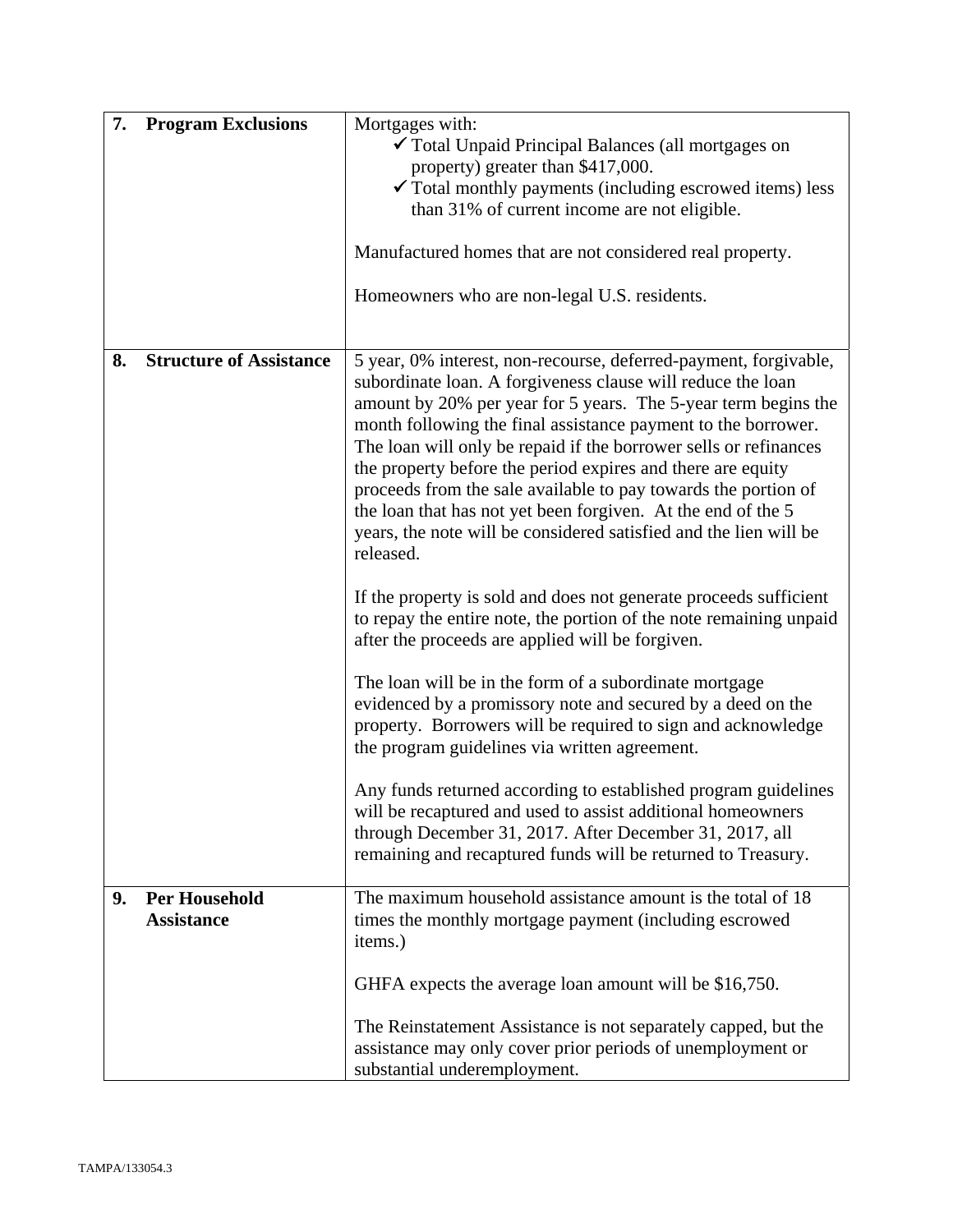| 10. Duration of Assistance                                              | Up to 18 months or until the homeowner secures adequate<br>employment (sufficient to pay the mortgage payment with 31%<br>of total income) plus two months, whichever is less.<br>The homeowner may continue to receive assistance for up to 2<br>months after reemployment (not to exceed 18 months in total.)                                                                                                                                                                                                                                                                                                                                                                                                                                                                                         |
|-------------------------------------------------------------------------|---------------------------------------------------------------------------------------------------------------------------------------------------------------------------------------------------------------------------------------------------------------------------------------------------------------------------------------------------------------------------------------------------------------------------------------------------------------------------------------------------------------------------------------------------------------------------------------------------------------------------------------------------------------------------------------------------------------------------------------------------------------------------------------------------------|
| 11. Estimated Number of<br>Participating<br><b>Households</b>           | 6,829 homeowners over the next 5 years, with recycled funds, if<br>any, to be used for additional homeowners until December 31,<br>2017.<br>Estimated number served based on an average loan amount of<br>\$16,750.                                                                                                                                                                                                                                                                                                                                                                                                                                                                                                                                                                                     |
| 12. Program Inception /<br><b>Duration</b>                              | Program will start-up within 45-90 days of Treasury approval<br>and is expected to last up to 7 years from inception, with the<br>vast majority of assistance provided in years 1 and 2. Years 3<br>through 5 will be primarily funded with payments received from<br>homeowners assisted in years 1 and 2. Any funds returned<br>according to established program guidelines will be recaptured<br>and used to assist additional homeowners and may extend the<br>program.                                                                                                                                                                                                                                                                                                                             |
| 13. Program Interactions<br>with Other HFA<br><b>Programs</b>           | N/A                                                                                                                                                                                                                                                                                                                                                                                                                                                                                                                                                                                                                                                                                                                                                                                                     |
| 14. Program Interactions<br>with HAMP                                   | The MPA will help borrowers who need more than the 3-6<br>months of assistance available to them through the Home<br>Affordable Unemployment Program (UP). Borrowers may<br>receive UP assistance prior to, or after, receiving assistance<br>under the MPA program<br>The MPA program will provide assistance to eligible<br>unemployed or substantially underemployed homeowners first,<br>then the servicer would follow with any eligible programs<br>offered by the investor, servicer, or GSE.<br>In addition, MPA will help borrowers who don't qualify for<br>assistance under the new UP because they are more than 3<br>months behind in mortgage payments.<br>To the maximum extent possible, GHFA will coordinate with<br>eligible homeowners' servicers to assist them in obtaining a loan |
| 15. Program Leverage with<br><b>Other Financial</b><br><b>Resources</b> | modification from HAMP, if needed.<br>The program will strongly encourage servicers to waive late fees<br>and any other non-3 <sup>rd</sup> party expenses.                                                                                                                                                                                                                                                                                                                                                                                                                                                                                                                                                                                                                                             |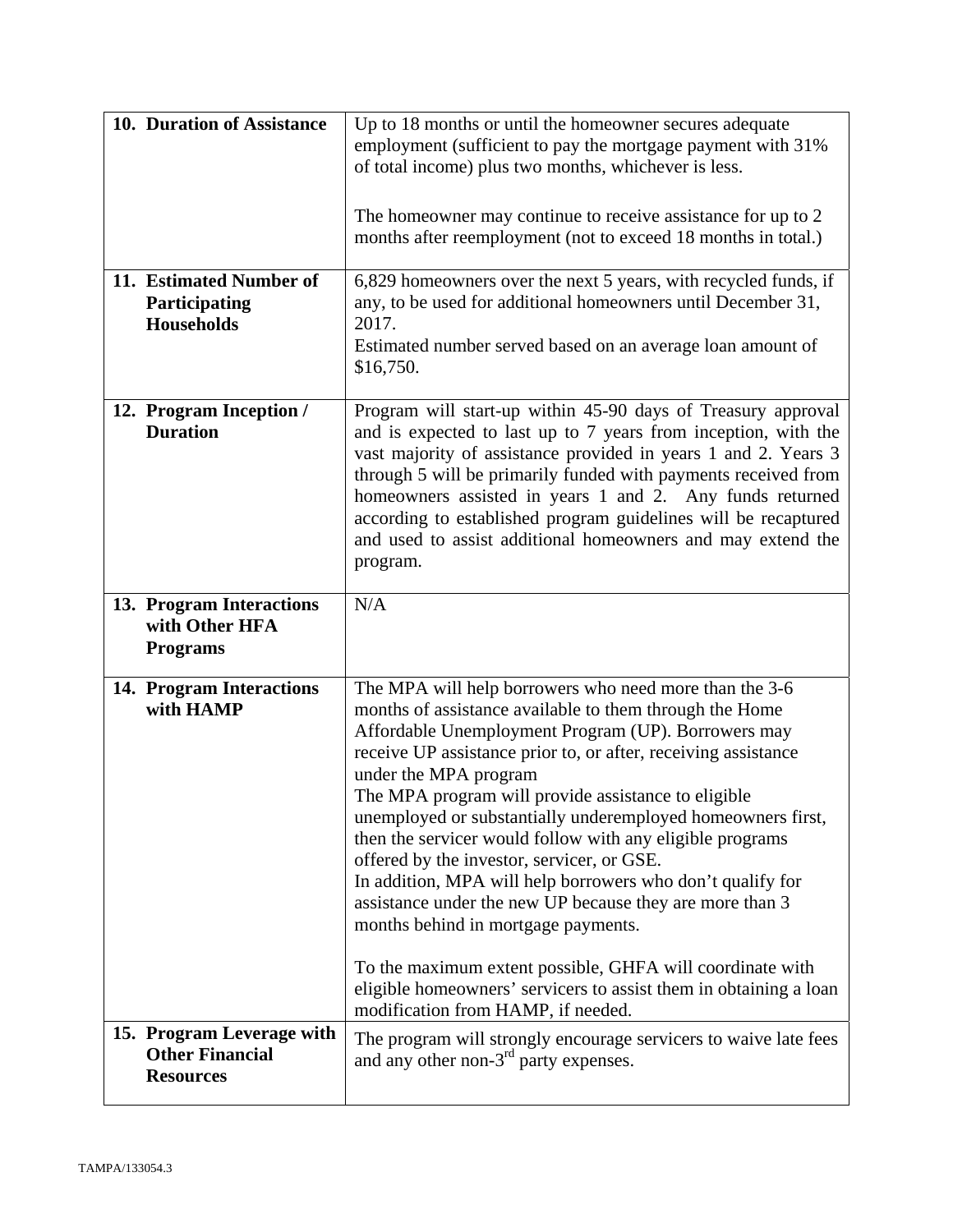| 16. Qualify as an<br>Unemployment<br>Program | $\boxtimes$ Yes | $\square$ No |
|----------------------------------------------|-----------------|--------------|
|----------------------------------------------|-----------------|--------------|